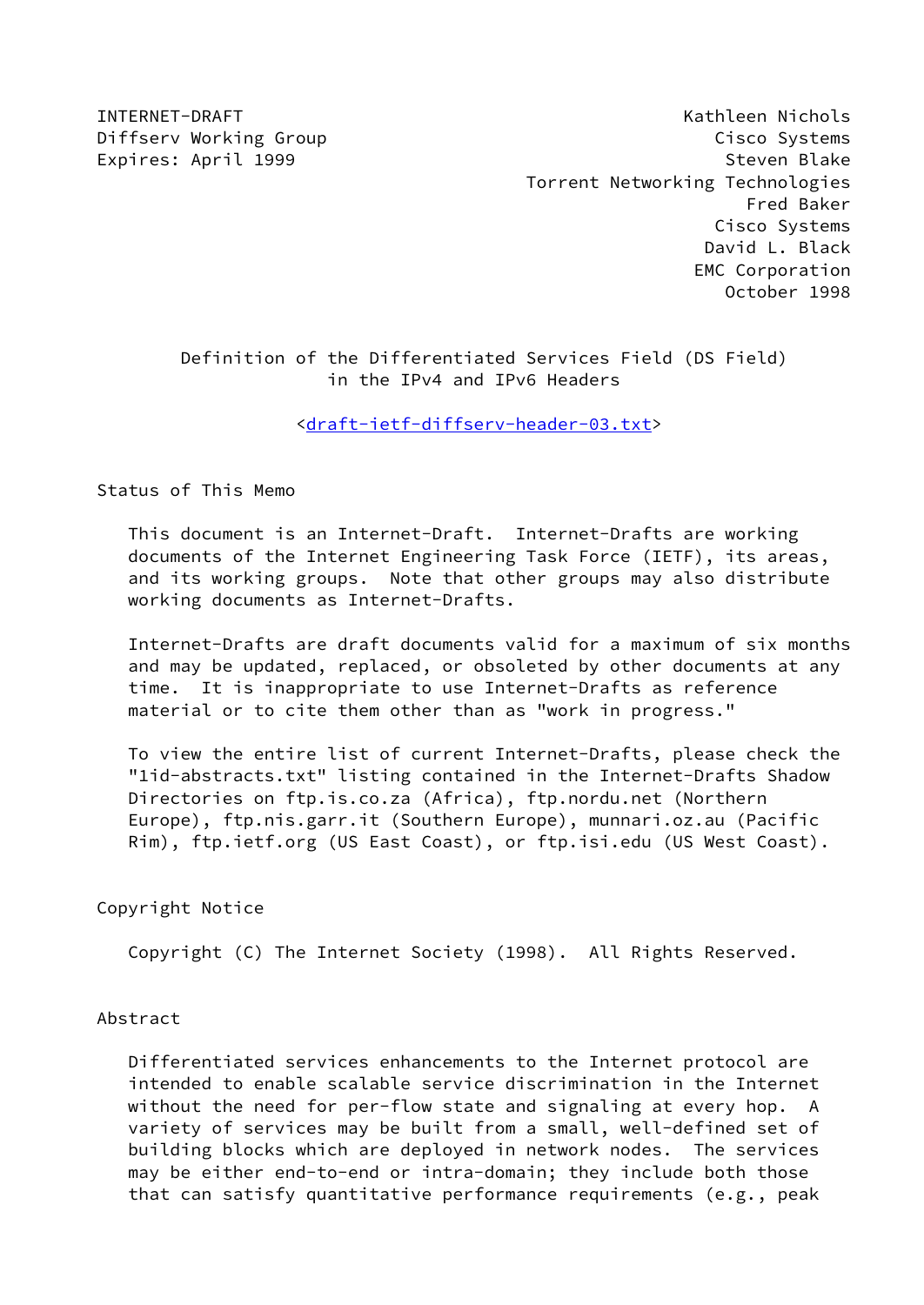bandwidth) and those based on relative performance (e.g., "class" differentiation). Services can be constructed by a combination of:

 - setting bits in an IP header field at network boundaries (autonomous system boundaries, internal administrative boundaries,

| Nichols, et. al. | Expires: April 1999           | [Page 1]     |  |
|------------------|-------------------------------|--------------|--|
| INTERNET-DRAFT   | Differentiated Services Field | October 1998 |  |

or hosts),

- using those bits to determine how packets are forwarded by the nodes inside the network, and
- conditioning the marked packets at network boundaries in accordance with the requirements or rules of each service.

 The requirements or rules of each service must be set through administrative policy mechanisms which are outside the scope of this document. A differentiated services-compliant network node includes a classifier that selects packets based on the value of the DS field and is capable of delivering the specific packet forwarding treatment indicated by the DS field value. Setting of the DS field and conditioning of the temporal behavior of marked packets need only be performed at network boundaries and may vary in complexity.

 This document defines the IP header field, called the DS (for differentiated services) field. In IPv4, it defines the layout of the TOS octet; in IPv6, the Traffic Class octet. In addition, a base set of packet forwarding treatments, or per-hop behaviors, is defined.

 For a more complete understanding of differentiated services, see also the differentiated services architecture [[ARCH\]](#page-18-0).

# Table of Contents

| Terminology Used in This Document  5<br>2.                                       |  |
|----------------------------------------------------------------------------------|--|
| 3. Differentiated Services Field Definition  7                                   |  |
| $\underline{4}$ . Historical Codepoint Definitions and PHB Requirements <u>8</u> |  |
|                                                                                  |  |
| 4.2 Once and Future IP Precedence Field Use  9                                   |  |
| 4.2.1 IP Precedence History and Evolution in Brief  10                           |  |
| 4.2.2 Subsuming IP Precedence into Class Selector  10                            |  |
| Codepoints                                                                       |  |
| 4.2.2.1 The Class Selector Codepoints  11                                        |  |
| 4.2.2.2 The Class Selector PHB Requirements  11                                  |  |
| 4.2.2.3 Using the Class Selector PHB Requirements  11                            |  |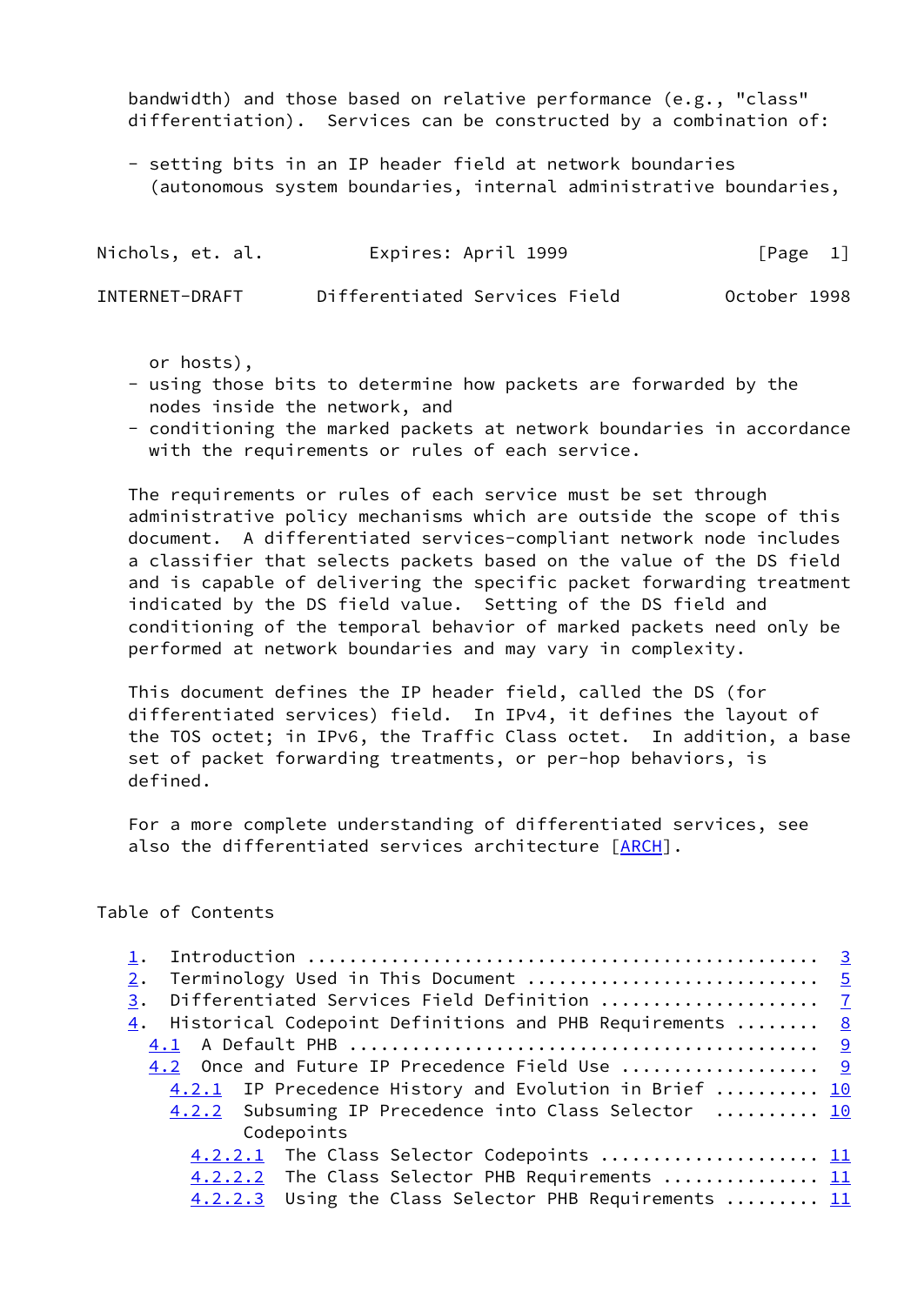for IP Precedence Compatibility 4.2.2.4 Example Mechanisms for Implementing Class ........ [12](#page-12-0) Selector Compliant PHB Groups [4.3](#page-13-0) Summary ................................................... [12](#page-12-0) [5](#page-13-1). Per-Hop Behavior Standardization Guidelines ................... [12](#page-12-0) [6](#page-15-0). IANA Considerations .......................................... [13](#page-14-0) [7](#page-15-1). Security Considerations ...................................... [14](#page-15-2) [7.1](#page-16-0) Theft and Denial of Service ............................... [14](#page-15-2) [7.2](#page-17-0) IPsec and Tunneling Interactions ............................ [15](#page-16-1) [8](#page-18-1). Acknowledgments .............................................. [16](#page-17-1) [9](#page-18-2). References ................................................... [16](#page-17-1) Authors' Addresses ............................................... [17](#page-18-3) Full Copyright Statement ......................................... [18](#page-20-0)

| Nichols, et. al. | Expires: April 1999           | $\lceil \text{Page} \quad 2 \rceil$ |
|------------------|-------------------------------|-------------------------------------|
| INTERNET-DRAFT   | Differentiated Services Field | October 1998                        |

## <span id="page-2-0"></span>[1](#page-2-0). Introduction

 Differentiated services are intended to provide a framework and building blocks to enable deployment of scalable service discrimination in the Internet. The differentiated services approach aims to speed deployment by separating the architecture into two major components, one of which is fairly well-understood and the other of which is just beginning to be understood. In this, we are guided by the original design of the Internet where the decision was made to separate the forwarding and routing components. Packet forwarding is the relatively simple task that needs to be performed on a per-packet basis as quickly as possible. Forwarding uses the packet header to find an entry in a routing table that determines the packet's output interface. Routing sets the entries in that table and may need to reflect a range of transit and other policies as well as to keep track of route failures. Routing tables are maintained as a background process to the forwarding task. Further, routing is the more complex task and it has continued to evolve over the past 20 years.

 Analogously, the differentiated services architecture contains two main components. One is the fairly well-understood behavior in the forwarding path and the other is the more complex and still emerging background policy and allocation component that configures parameters used in the forwarding path. The forwarding path behaviors include the differential treatment an individual packet receives, as implemented by queue service disciplines and/or queue management disciplines. These per-hop behaviors are useful and required in network nodes to deliver differentiated treatment of packets no matter how we construct end-to-end or intra-domain services. Our focus is on the general semantics of the behaviors rather than the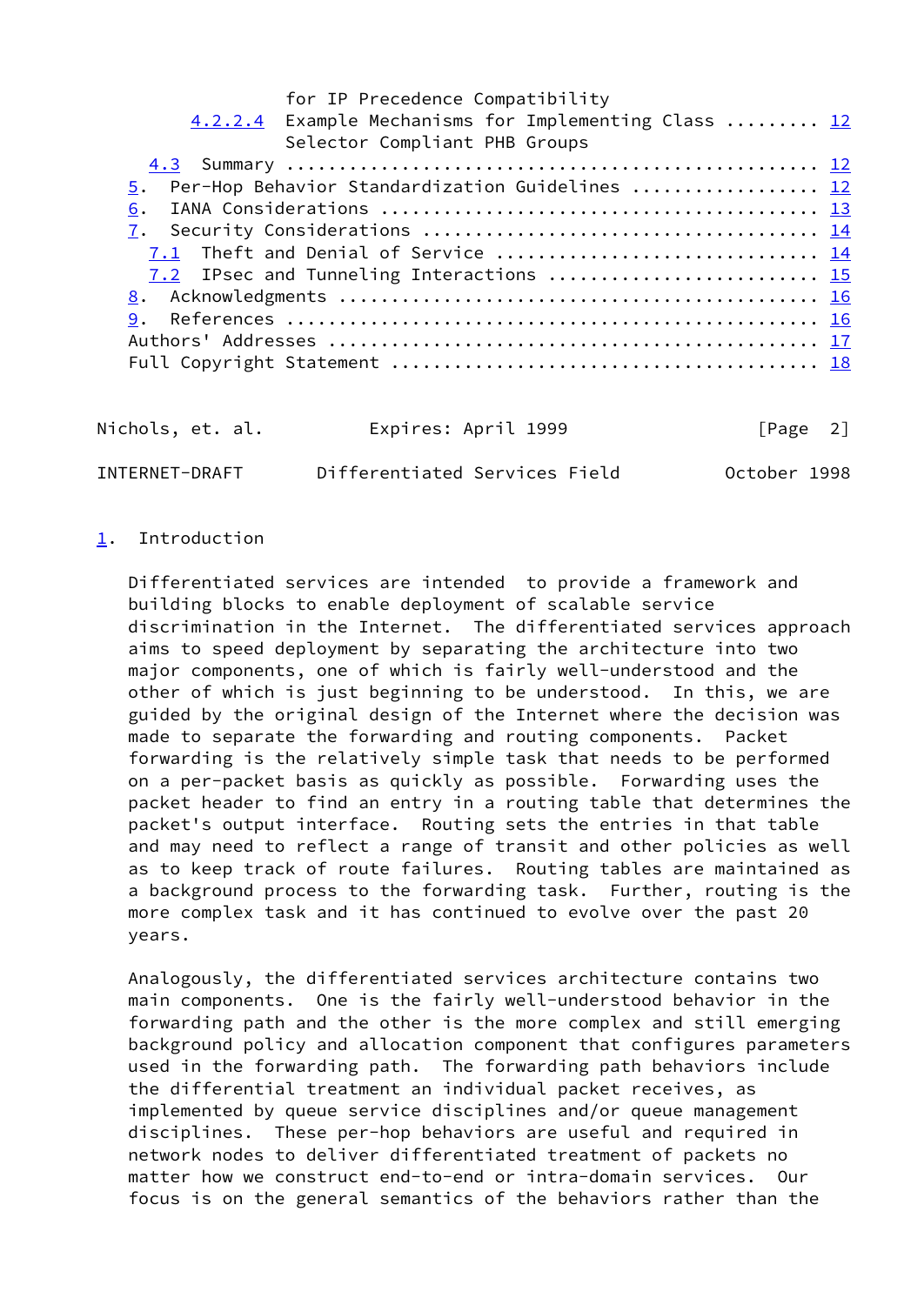specific mechanisms used to implement them since these behaviors will evolve less rapidly than the mechanisms.

 Per-hop behaviors and mechanisms to select them on a per-packet basis can be deployed in network nodes today and it is this aspect of the differentiated services architecture that is being addressed first. In addition, the forwarding path may require that some monitoring, policing, and shaping be done on the network traffic designated for "special" treatment in order to enforce requirements associated with the delivery of the special treatment. Mechanisms for this kind of traffic conditioning are also fairly well-understood. The wide deployment of such traffic conditioners is also important to enable the construction of services, though their actual use in constructing services may evolve over time.

 The configuration of network elements with respect to which packets get special treatment and what kinds of rules are to be applied to the use of resources is much less well-understood. Nevertheless, it is possible to deploy useful differentiated services in networks by using simple policies and static configurations. As described in [\[ARCH](#page-18-0)], there are a number of ways to compose per-hop behaviors and

Nichols, et. al. **Expires: April 1999** [Page 3] INTERNET-DRAFT Differentiated Services Field October 1998

 traffic conditioners to create services. In the process, additional experience is gained that will guide more complex policies and allocations. The basic behaviors in the forwarding path can remain the same while this component of the architecture evolves. Experiences with the construction of such services will continue for some time, thus we avoid standardizing this construction as it is premature. Further, much of the details of service construction are covered by legal agreements between different business entities and we avoid this as it is very much outside the scope of the IETF.

 This document concentrates on the forwarding path component. In the packet forwarding path, differentiated services are realized by mapping the codepoint contained in a field in the IP packet header to a particular forwarding treatment, or per-hop behavior (PHB), at each network node along its path. The codepoints may be chosen from a set of mandatory values defined later in this document, from a set of recommended values to be defined in future documents, or may have purely local meaning. PHBs are expected to be implemented by employing a range of queue service and/or queue management disciplines on a network node's output interface queue: for example weighted round-robin (WRR) queue servicing or drop-preference queue management.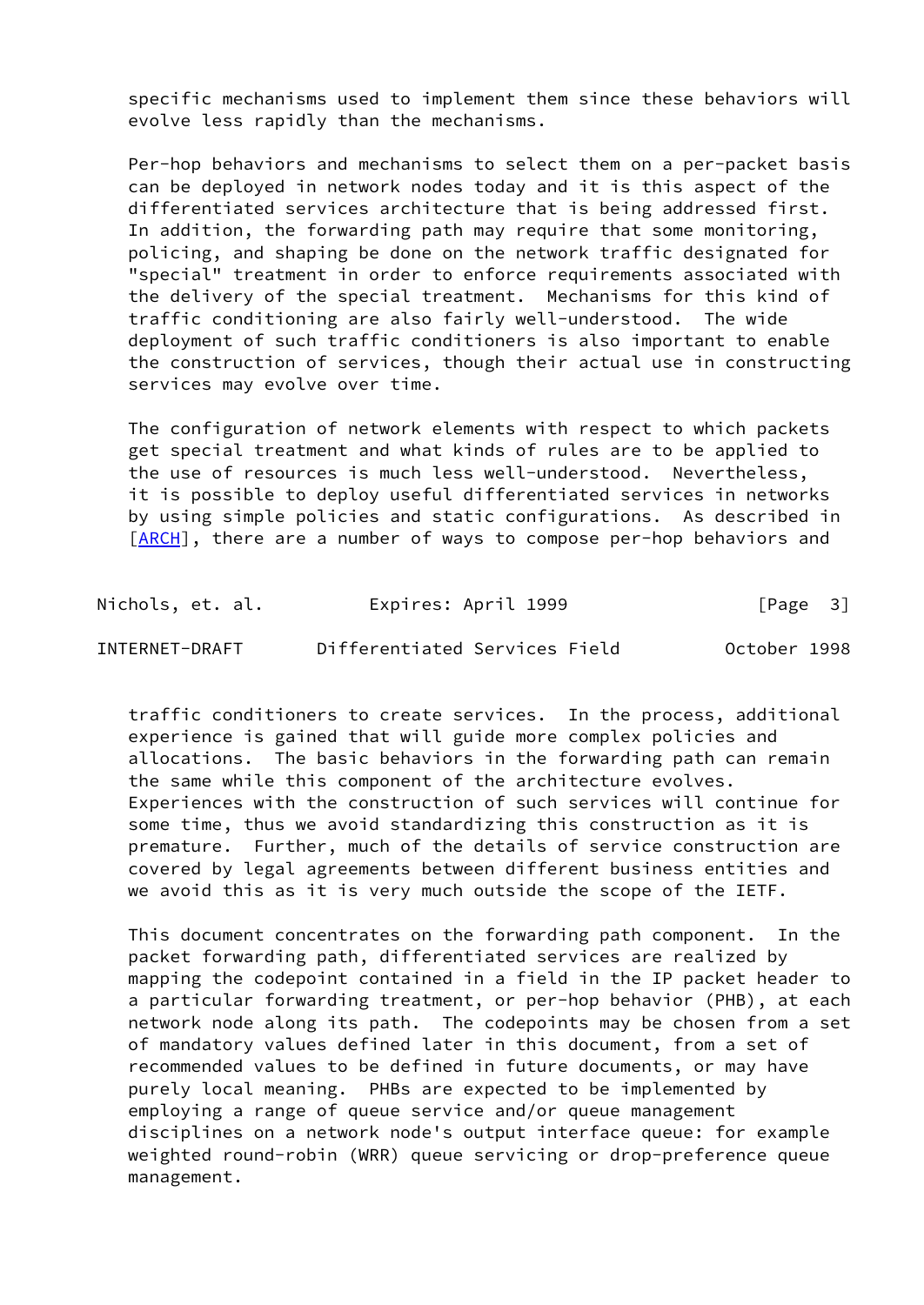Marking is performed by traffic conditioners at network boundaries, including the edges of the network (first-hop router or source host) and administrative boundaries. Traffic conditioners may include the primitives of marking, metering, policing and shaping (these mechanisms are described in [\[ARCH](#page-18-0)]). Services are realized by the use of particular packet classification and traffic conditioning mechanisms at boundaries coupled with the concatenation of per-hop behaviors along the transit path of the traffic. A goal of the differentiated services architecture is to specify these building blocks for future extensibility, both of the number and type of the building blocks and of the services built from them.

 Terminology used in this draft is defined in Sec. 2. The differentiated services field definition (DS field) is given in Sec. 3. In Sec. 4, we discuss the desire for partial backwards compatibility with current use of the IPv4 Precedence field. As a solution, we introduce Class Selector Codepoints and Class Selector Compliant PHBs. Sec. 5 presents guidelines for per-hop behavior standardization. Sec. 6 discusses guidelines for allocation of codepoints. Sec. 7 covers security considerations.

 This document is a concise description of the DS field and its uses. It is intended to be read along with the differentiated services architecture [\[ARCH](#page-18-0)].

 The key words "MUST", "MUST NOT", "REQUIRED", "SHALL", "SHALL NOT", "SHOULD", "SHOULD NOT", "RECOMMENDED", "MAY", and "OPTIONAL" in this document are to be interpreted as described in [\[RFC2119](https://datatracker.ietf.org/doc/pdf/rfc2119)].

| Nichols, et. al. | Expires: April 1999           | [Page 4]     |
|------------------|-------------------------------|--------------|
| INTERNET-DRAFT   | Differentiated Services Field | October 1998 |

#### <span id="page-4-0"></span>[2](#page-4-0). Terminology Used in This Document

 Behavior Aggregate: a collection of packets with the same codepoint crossing a link in a particular direction. The terms "aggregate" and "behavior aggregate" are used interchangeably in this document.

 Classifier: an entity which selects packets based on the content of packet headers according to defined rules.

 Class Selector Codepoint: any of the eight codepoints in the range 'xxx000' (where 'x' may equal '0' or '1'). Class Selector Codepoints are discussed in Sec. 4.2.2.

 Class Selector Compliant PHB: a per-hop behavior satisfying the Class Selector PHB Requirements specified in Sec. 4.2.2.2.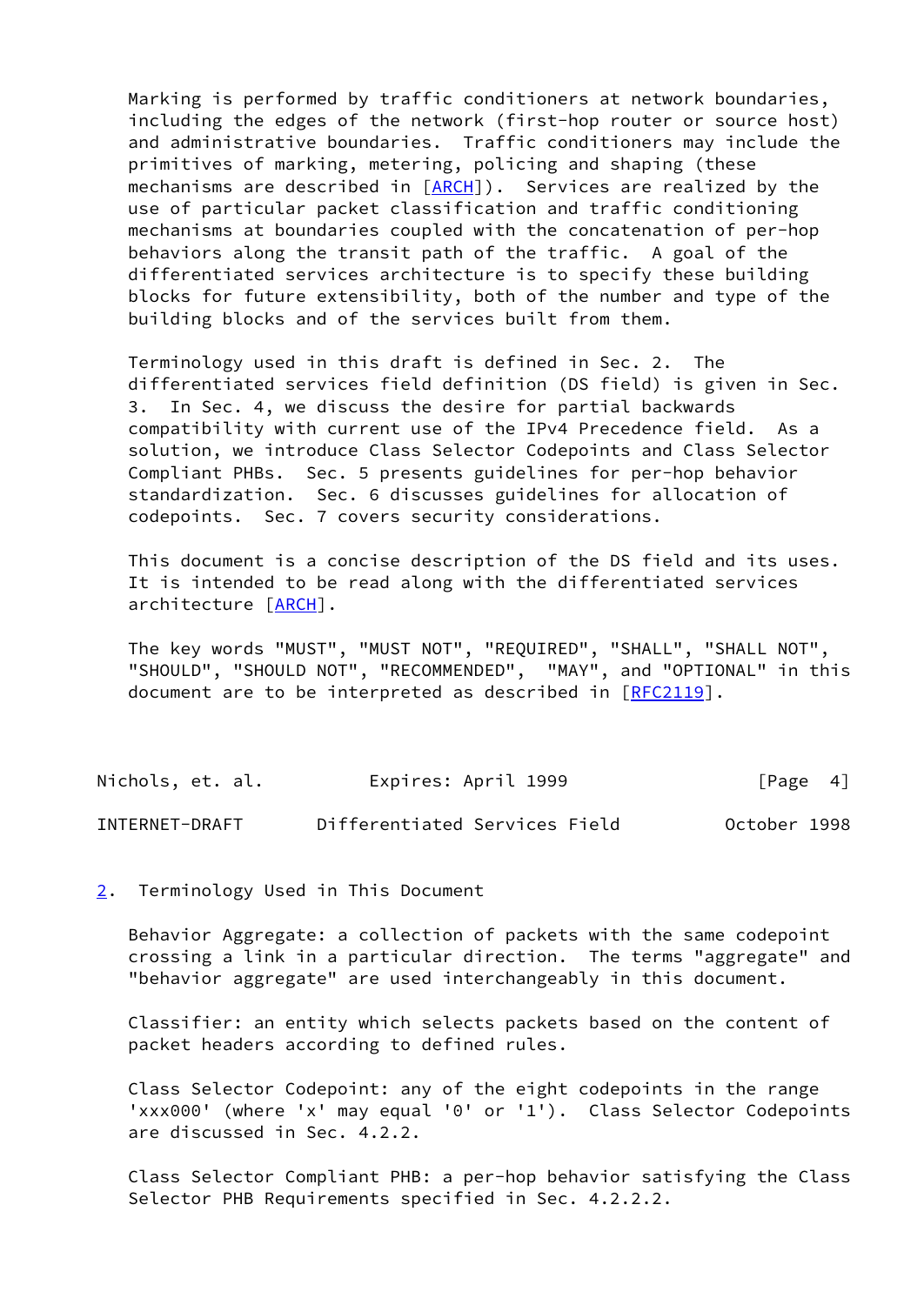Codepoint: a specific value of the DSCP portion of the DS field. Recommended codepoints SHOULD map to specific, standardized PHBs. Multiple codepoints MAY map to the same PHB.

 Differentiated Services Boundary: the edge of a DS domain, where classifiers and traffic conditioners are likely to be deployed. A differentiated services boundary can be further sub-divided into ingress and egress nodes, where the ingress/egress nodes are the downstream/upstream nodes of a boundary link in a given traffic direction. A differentiated services boundary typically is found at the ingress to the first-hop differentiated services-compliant router (or network node) that a host's packets traverse, or at the egress of the last-hop differentiated services-compliant router or network node that packets traverse before arriving at a host. This is sometimes referred to as the boundary at a leaf router. A differentiated services boundary may be co-located with a host, subject to local policy. Also DS boundary.

 Differentiated Services-Compliant: in compliance with the requirements specified in this document. Also DS-compliant.

 Differentiated Services Domain: a contiguous portion of the Internet over which a consistent set of differentiated services policies are administered in a coordinated fashion. A differentiated services domain can represent different administrative domains or autonomous systems, different trust regions, different network technologies (e.g., cell/frame), hosts and routers, etc. Also DS domain.

 Differentiated Services Field: the IPv4 header TOS octet or the IPv6 Traffic Class octet when interpreted in conformance with the definition given in this document. Also DS field.

 Mechanism: The implementation of one or more per-hop behaviors according to a particular algorithm.

Microflow: a single instance of an application-to-application flow of

| Nichols, et. al. | Expires: April 1999           | [Page 5]     |
|------------------|-------------------------------|--------------|
| INTERNET-DRAFT   | Differentiated Services Field | October 1998 |

 packets which is identified by source address, destination address, protocol id, and source port, destination port (where applicable).

 Per-hop Behavior (PHB): a description of the externally observable forwarding treatment applied at a differentiated services-compliant node to a behavior aggregate. The description of a PHB SHOULD be sufficiently detailed to allow the construction of predictable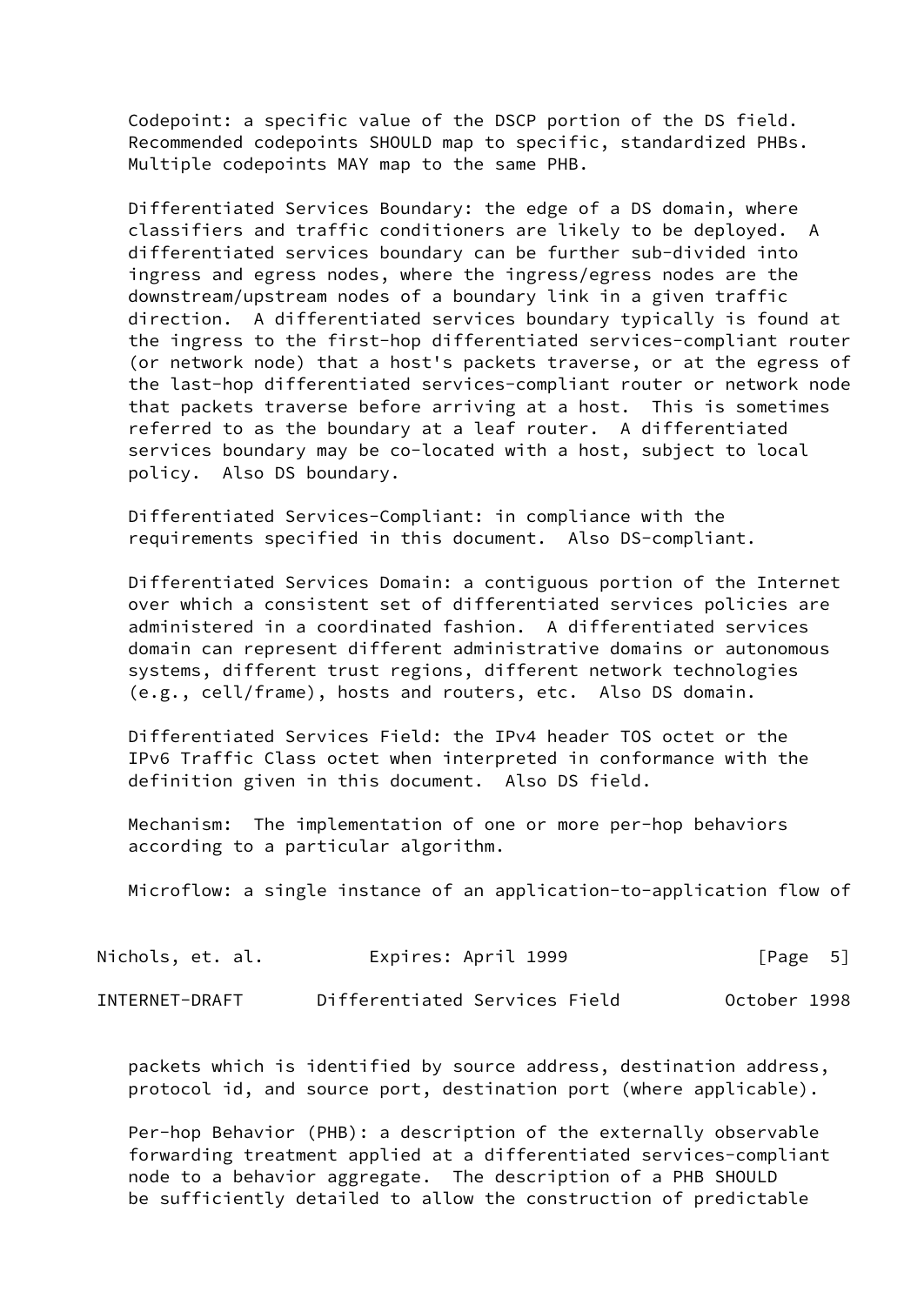services, as documented in [[ARCH\]](#page-18-0).

 Per-hop Behavior Group: a set of one or more PHBs that can only be meaningfully specified and implemented simultaneously, due to a common constraint applying to all PHBs in the set such as a queue servicing or queue management policy. Also PHB Group.

 Traffic Conditioning: control functions that can be applied to a behavior aggregate, application flow, or other operationally useful subset of traffic, e.g., routing updates. These MAY include metering, policing, shaping, and packet marking. Traffic conditioning is used to enforce service level agreements between domains and to condition traffic to receive a differentiated service within a domain by marking packets with the appropriate codepoint in the DS field and by monitoring and altering the temporal characteristics of the aggregate where necessary. See [\[ARCH](#page-18-0)].

 Traffic Conditioner: an entity that performs traffic conditioning functions and which MAY contain meters, policers, shapers, and markers. Traffic conditioners are typically deployed in DS boundary nodes (i.e., not in interior nodes of a DS domain).

 Service: a description of the overall treatment of (a subset of) a customer's traffic across a particular domain, across a set of interconnected DS domains, or end-to-end. Service descriptions are covered by administrative policy and services are constructed by applying traffic conditioning to create behavior aggregates which experience a known PHB at each node within the DS domain. Multiple services can be supported by a single per-hop behavior used in concert with a range of traffic conditioners.

 To summarize, classifiers and traffic conditioners are used to select which packets are to be added to behavior aggregates. Aggregates receive differentiated treatment in a DS domain and traffic conditioners MAY alter the temporal characteristics of the aggregate to conform to some requirements. A packet's DS field is used to designate the packet's behavior aggregate and is subsequently used to determine which forwarding treatment the packet receives. A behavior aggregate classifier which can select a PHB, for example a differential output queue servicing discipline, based on the codepoint in the DS field SHOULD be included in all network nodes in a DS domain. The classifiers and traffic conditioners at DS boundaries are configured in accordance with some service specification, a matter of administrative policy outside the scope of this document.

| Nichols, et. al. | Expires: April 1999           | $\lceil \text{Page} \quad 6 \rceil$ |
|------------------|-------------------------------|-------------------------------------|
| INTERNET-DRAFT   | Differentiated Services Field | October 1998                        |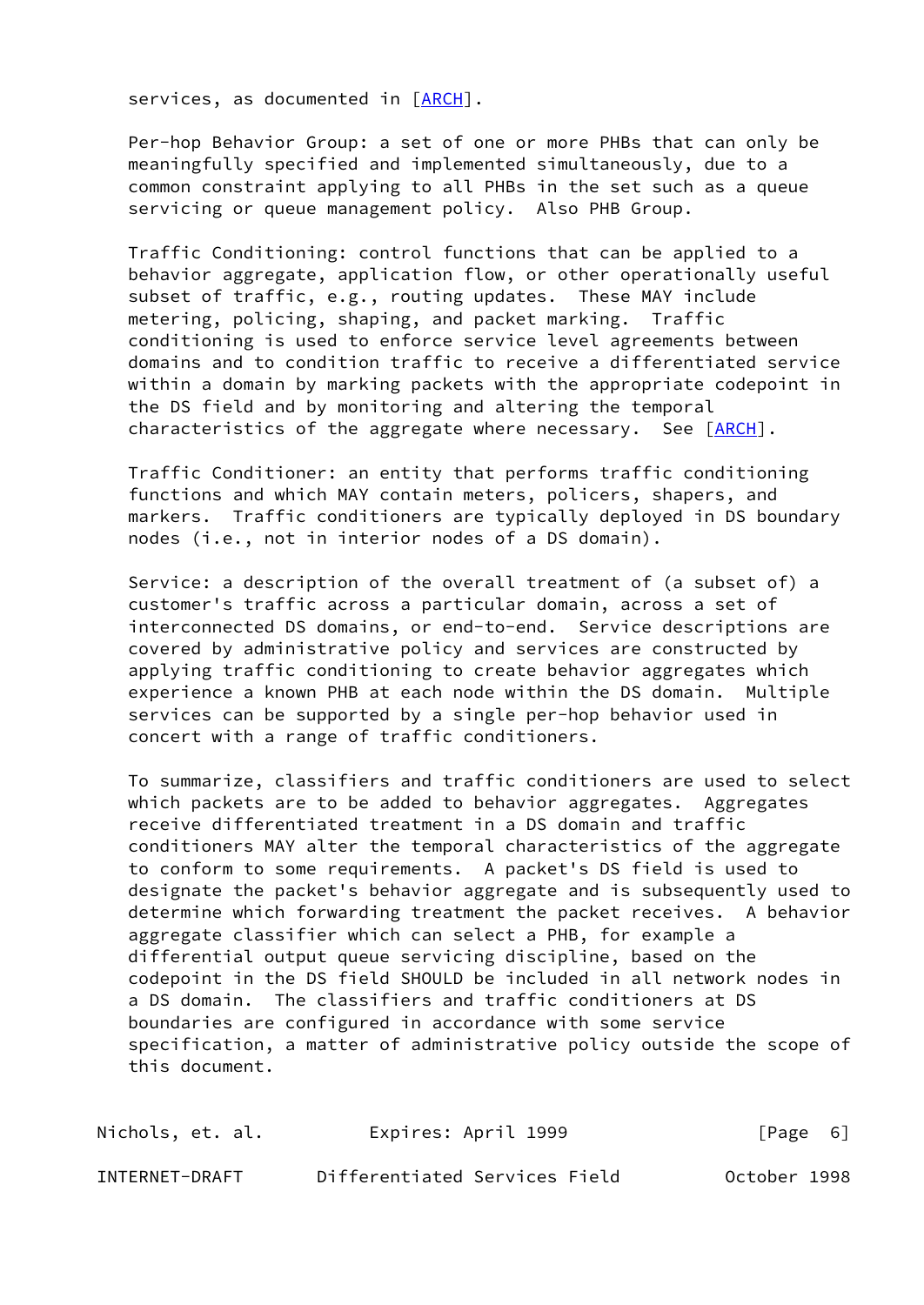Additional differentiated services definitions are given in [\[ARCH](#page-18-0)].

<span id="page-7-0"></span>[3](#page-7-0). Differentiated Services Field Definition

 A replacement header field, called the DS field, is defined, which is intended to supersede the existing definitions of the IPv4 TOS octet [\[RFC791](https://datatracker.ietf.org/doc/pdf/rfc791)] and the IPv6 Traffic Class octet [[IPv6\]](#page-19-0).

 Six bits of the DS field are used as a codepoint (DSCP) to select the PHB a packet experiences at each node. A two-bit currently unused (CU) field is reserved and its definition and interpretation are outside the scope of this document. The value of the CU bits are ignored by differentiated services-compliant nodes when determining the per-hop behavior to apply to a received packet.

The DS field structure is presented below:

 0 1 2 3 4 5 6 7 +---+---+---+---+---+---+---+---+ | DSCP | CU | +---+---+---+---+---+---+---+---+

 DSCP: differentiated services codepoint CU: currently unused

 In a DSCP value notation 'xxxxxx' (where 'x' may equal '0' or '1') used in this document, the left-most bit signifies bit 0 of the DS field (as shown above), and the right-most bit signifies bit 5.

 Implementors should note that the DSCP field is six bits wide. DS compliant nodes MUST select PHBs by matching against the entire 6 bit DSCP field, e.g., by treating the value of the field as a table index which is used to select a particular packet handling mechanism which has been implemented in that device. The value of the CU field MUST be ignored by PHB selection. The DSCP field is defined as an unstructured field to facilitate the definition of future per-hop behaviors.

 With some exceptions noted below, the mapping of codepoints to PHBs MUST be configurable. A DS-compliant node MUST support the logical equivalent of a configurable mapping table from codepoints to PHBs. PHB specifications MUST include a recommended default codepoint, which MUST be unique for codepoints in the standard space (see Sec. 6). Implementations should support the recommended codepoint-to-PHB mappings in their default configuration. Operators may choose to use different codepoints for a PHB, either in addition to or in place of the recommended default. Note that if operators do so choose, re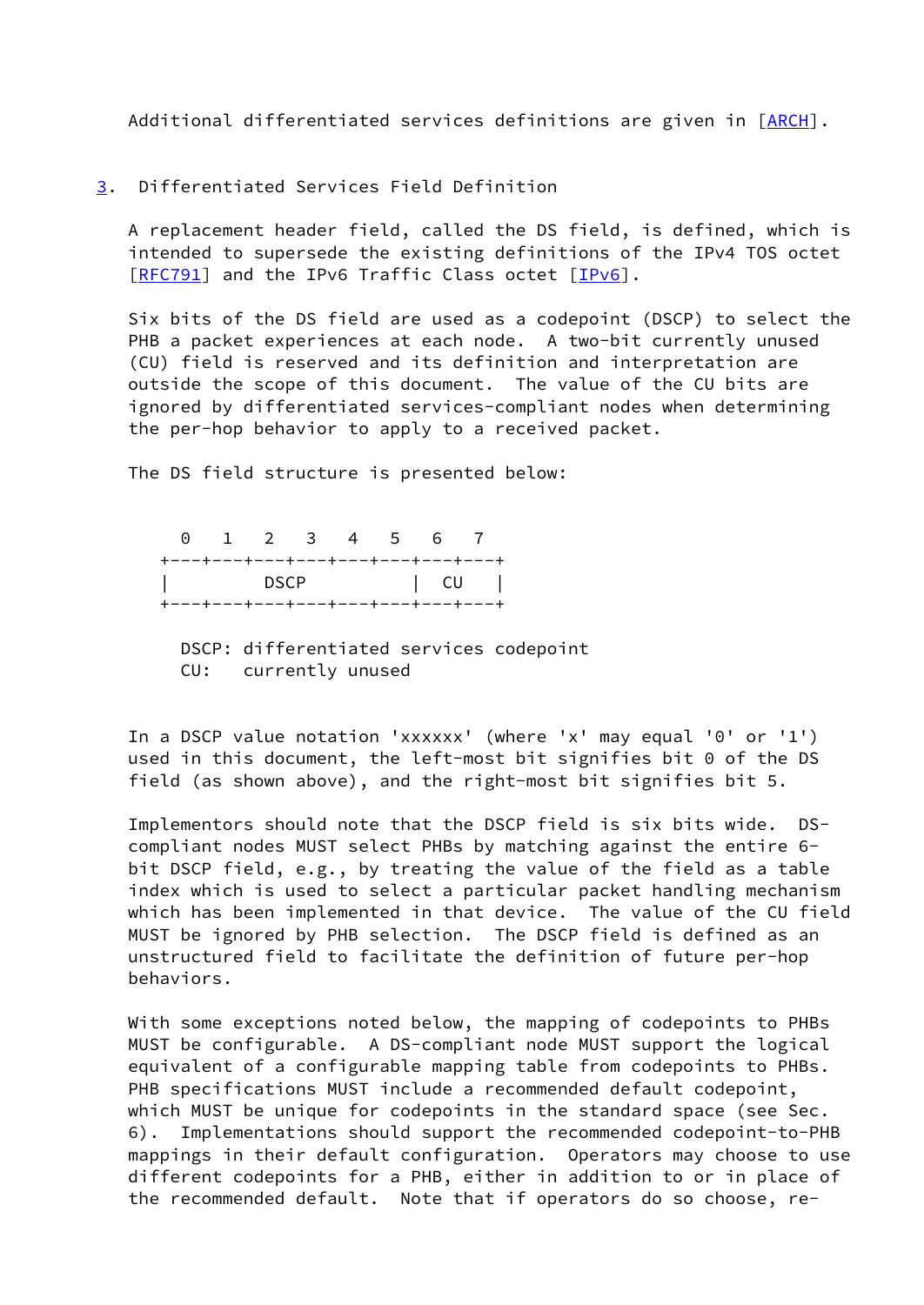marking of DS fields may be necessary at administrative boundaries even if the same PHBs are implemented on both sides of the boundary.

| Nichols, et. al. | Expires: April 1999           | [Page 7]     |
|------------------|-------------------------------|--------------|
| INTERNET-DRAFT   | Differentiated Services Field | October 1998 |

See [\[ARCH](#page-18-0)] for further discussion of re-marking.

 The exceptions to general configurability are for codepoints 'xxx000' and are noted in Secs. 4.2.2 and 4.3.

 Packets received with an unrecognized codepoint SHOULD be forwarded as if they were marked for the Default behavior (see Sec. 4), and their codepoints should not be changed. Such packets MUST NOT cause the network node to malfunction.

 The structure of the DS field shown above is incompatible with the existing definition of the IPv4 TOS octet in [\[RFC791](https://datatracker.ietf.org/doc/pdf/rfc791)]. The presumption is that DS domains protect themselves by deploying re- marking boundary nodes, as should networks using the [RFC 791](https://datatracker.ietf.org/doc/pdf/rfc791) Precedence designations. Correct operational procedure SHOULD follow [\[RFC791](https://datatracker.ietf.org/doc/pdf/rfc791)], which states: "If the actual use of these precedence designations is of concern to a particular network, it is the responsibility of that network to control the access to, and use of, those precedence designations." Validating the value of the DS field at DS boundaries is sensible in any case since an upstream node can easily set it to any random value. DS domains that are not isolated by suitably configured boundary nodes may deliver unpredictable service.

 Nodes MAY rewrite the DS field as needed to provide a desired local or end-to-end service. Specifications of DS field translations at DS boundaries are the subject of service level agreements between providers and users, and are outside the scope of this document. Standardized PHBs allow providers to build their services from a well-known set of packet forwarding treatments that can be expected to be present in the equipment of many vendors.

#### <span id="page-8-0"></span>[4](#page-8-0). Historical Codepoint Definitions and PHB Requirements

 The DS field will have a limited backwards compatibility with current practice, as described in this section. Backwards compatibility is addressed in two ways. First, there are per-hop behaviors that are already in widespread use (e.g., those satisfying the IPv4 Precedence queueing requirements specified in [[RFC1812\]](https://datatracker.ietf.org/doc/pdf/rfc1812)), and we wish to permit their continued use in DS-compliant nodes. In addition, there are some codepoints that correspond to historical use of the IP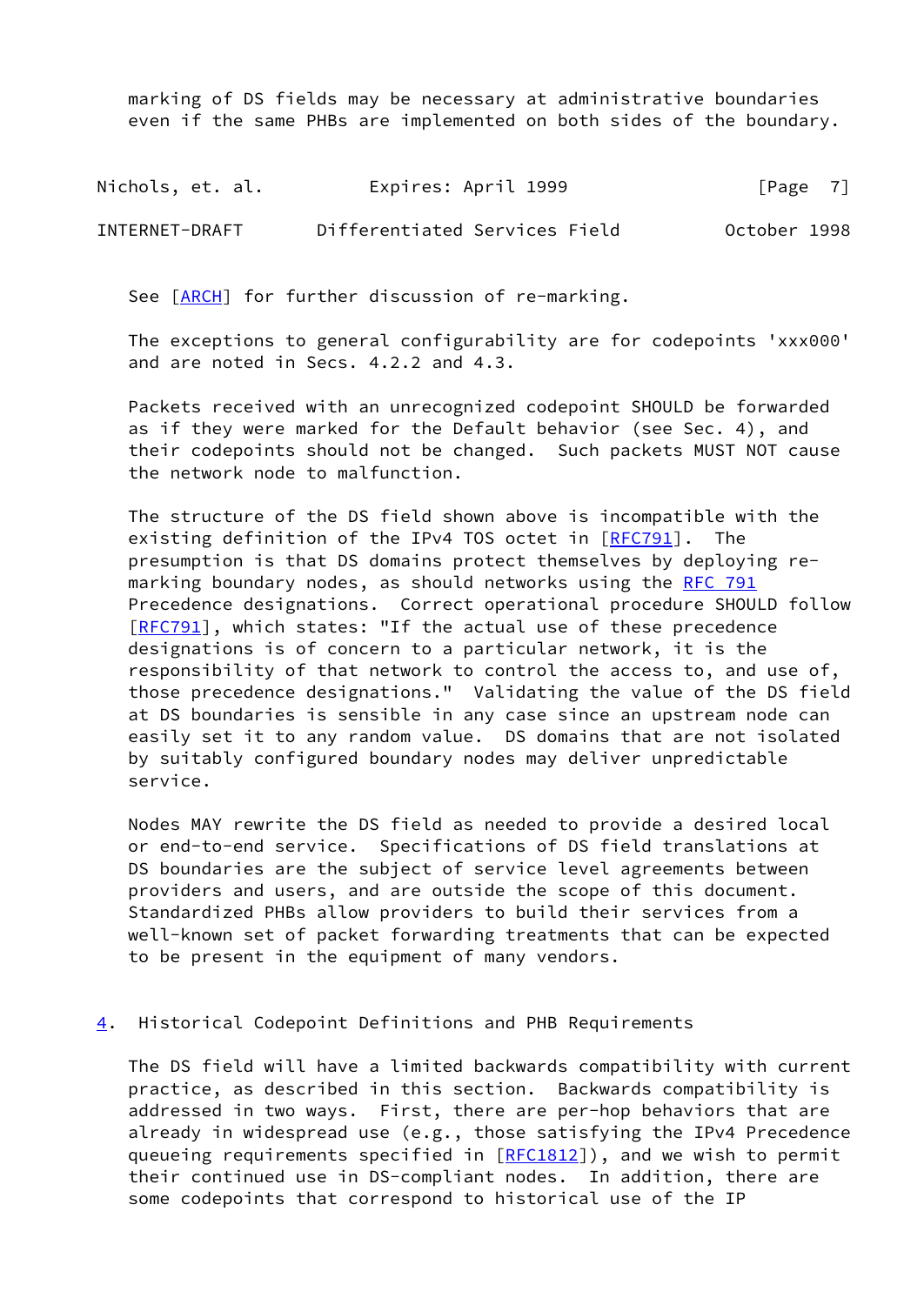Precedence field and we reserve these codepoints to map to PHBs that meet the general requirements specified in Sec. 4.2.2.2, though the specific differentiated services PHBs mapped to by those codepoints MAY have additional specifications.

 No attempt is made to maintain backwards compatibility with the "DTR" or TOS bits of the IPv4 TOS octet, as defined in [\[RFC791](https://datatracker.ietf.org/doc/pdf/rfc791)].

Nichols, et. al. Expires: April 1999 [Page 8] INTERNET-DRAFT Differentiated Services Field October 1998

## <span id="page-9-0"></span>[4.1](#page-9-0) A Default PHB

 A "default" PHB MUST be available in a DS-compliant node. This is the common, best-effort forwarding behavior available in existing routers as standardized in  $[REC1812]$ . When no other agreements are in place, it is assumed that packets belong to this aggregate. Such packets MAY be sent into a network without adhering to any particular rules and the network will deliver as many of these packets as possible and as soon as possible, subject to other resource policy constraints. A reasonable implementation of this PHB would be a queueing discipline that sends packets of this aggregate whenever the output link is not required to satisfy another PHB. A reasonable policy for constructing services would ensure that the aggregate was not "starved". This could be enforced by a mechanism in each node that reserves some minimal resources (e.g, buffers, bandwidth) for Default behavior aggregates. This permits senders that are not differentiated services-aware to continue to use the network in the same manner as today. The impact of the introduction of differentiated services into a domain on the service expectations of its customers and peers is a complex matter involving policy decisions by the domain and is outside the scope of this document. The RECOMMENDED codepoint for the Default PHB is the bit pattern '000000'; the value '000000' MUST map to a PHB that meets these specifications. The codepoint chosen for Default behavior is compatible with existing practice  $[REC91]$ . Where a codepoint is not mapped to a standardized or local use PHB, it SHOULD be mapped to the Default PHB.

 A packet initially marked for the Default behavior MAY be re-marked with another codepoint as it passes a boundary into a DS domain so that it will be forwarded using a different PHB within that domain, possibly subject to some negotiated agreement between the peering domains.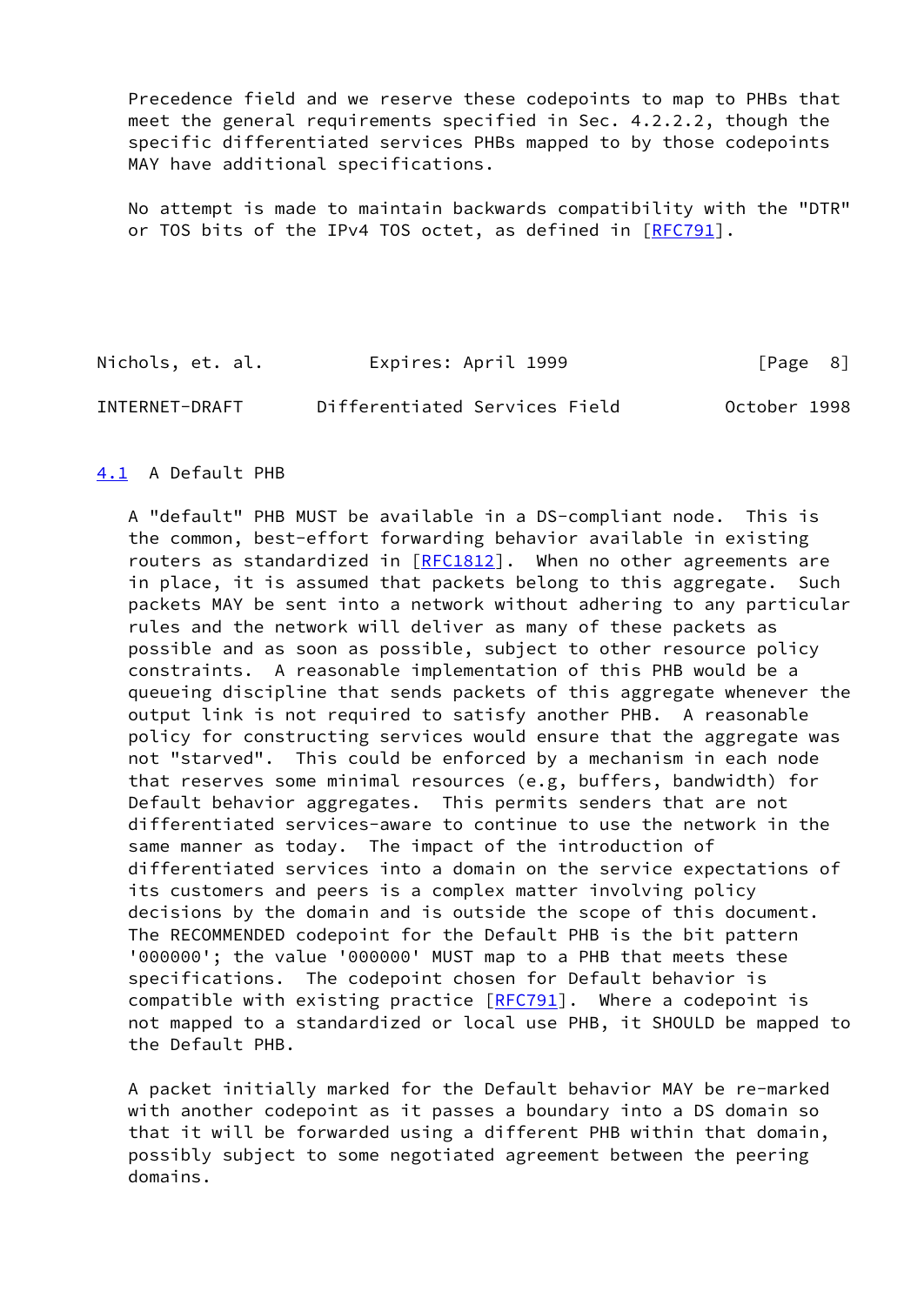## <span id="page-10-0"></span>[4.2](#page-10-0) Once and Future IP Precedence Field Use

 We wish to maintain some form of backward compatibility with present uses of the IP Precedence Field: bits 0-2 of the IPv4 TOS octet. Routers exist that use the IP Precedence field to select different per-hop forwarding treatments in a similar way to the use proposed here for the DSCP field. Thus, a simple prototype differentiated services architecture can be quickly deployed by appropriately configuring these routers. Further, IP systems today understand the location of the IP Precedence field, and thus if these bits are used in a similar manner as DS-compliant equipment is deployed, significant failures are not likely during early deployment. In other words, strict DS-compliance need not be ubiquitous even within a single service provider's network if bits 0-2 of the DSCP field are employed in a manner similar to, or subsuming, the deployed uses of the IP Precedence field.

| Nichols, et. al. | Expires: April 1999           | [Page 9]     |
|------------------|-------------------------------|--------------|
| INTERNET-DRAFT   | Differentiated Services Field | October 1998 |

## <span id="page-10-1"></span>[4.2.1](#page-10-1) IP Precedence History and Evolution in Brief

 The IP Precedence field is something of a forerunner of the DS field. IP Precedence, and the IP Precedence Field, were first defined in [\[RFC791](https://datatracker.ietf.org/doc/pdf/rfc791)]. The values that the three-bit IP Precedence Field might take were assigned to various uses, including network control traffic, routing traffic, and various levels of privilege. The least level of privilege was deemed "routine traffic". In [\[RFC791](https://datatracker.ietf.org/doc/pdf/rfc791)], the notion of Precedence was defined broadly as "An independent measure of the importance of this datagram." Not all values of the IP Precedence field were assumed to have meaning across boundaries, for instance "The Network Control precedence designation is intended to be used within a network only. The actual use and control of that designation is up to each network." [\[RFC791](https://datatracker.ietf.org/doc/pdf/rfc791)]

 Although early BBN IMPs implemented the Precedence feature, early commercial routers and UNIX IP forwarding code generally did not. As networks became more complex and customer requirements grew, commercial router vendors developed ways to implement various kinds of queueing services including priority queueing, which were generally based on policies encoded in filters in the routers, which examined IP addresses, IP protocol numbers, TCP or UDP ports, and other header fields. IP Precedence was and is among the options such filters can examine.

In short, IP Precedence is widely deployed and widely used, if not in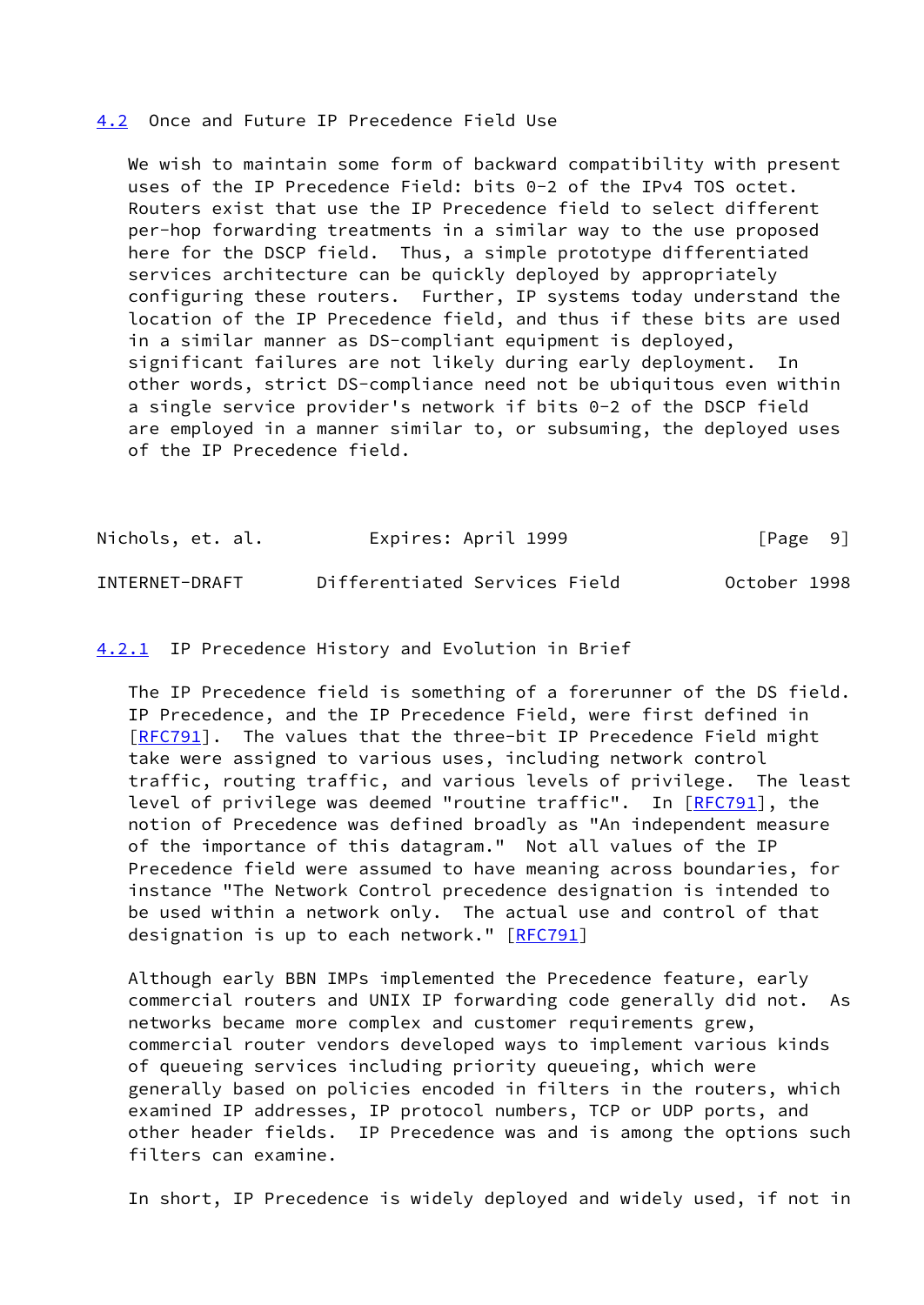exactly the manner intended in [\[RFC791](https://datatracker.ietf.org/doc/pdf/rfc791)]. This was recognized in [\[RFC1122](https://datatracker.ietf.org/doc/pdf/rfc1122)], which states that while the use of the IP Precedence field is valid, the specific assignment of the priorities in [\[RFC791](https://datatracker.ietf.org/doc/pdf/rfc791)] were merely historical.

<span id="page-11-0"></span>[4.2.2](#page-11-0) Subsuming IP Precedence into Class Selector Codepoints

 A specification of the packet forwarding treatments selected by the IP Precedence field today would have to be quite general; probably not specific enough to build predictable services from in the differentiated services framework. To preserve partial backwards compatibility with known current uses of the IP Precedence field without sacrificing future flexibility, we have taken the approach of describing minimum requirements on a set of PHBs that are compatible with most of the deployed forwarding treatments selected by the IP Precedence field. In addition, we give a set of codepoints that MUST map to PHBs meeting these minimum requirements. The PHBs mapped to by these codepoints MAY have a more detailed list of specifications in addition to the required ones stated here. Other codepoints MAY map to these same PHBs. We refer to this set of codepoints as the Class Selector Codepoints, and the minimum requirements for PHBs that these codepoints may map to are called the Class Selector PHB Requirements.

<span id="page-11-1"></span>INTERNET-DRAFT Differentiated Services Field October 1998

4.2.2.1 The Class Selector Codepoints

 A specification of the packet forwarding treatments selected by the The DS field values of 'xxx000|xx', or DSCP = 'xxx000' and CU subfield unspecified, are reserved as a set of Class Selector Codepoints. PHBs which are mapped to by these codepoints MUST satisfy the Class Selector PHB requirements in addition to preserving the Default PHB requirement on codepoint '000000' (Sec. 4.1).

4.2.2.2 The Class Selector PHB Requirements

We refer to a Class Selector Codepoint with a larger numerical value than another Class Selector Codepoint as having a higher relative order while a Class Selector Codepoint with a smaller numerical value than another Class Selector Codepoint is said to have a lower relative order. The set of PHBs mapped to by the eight Class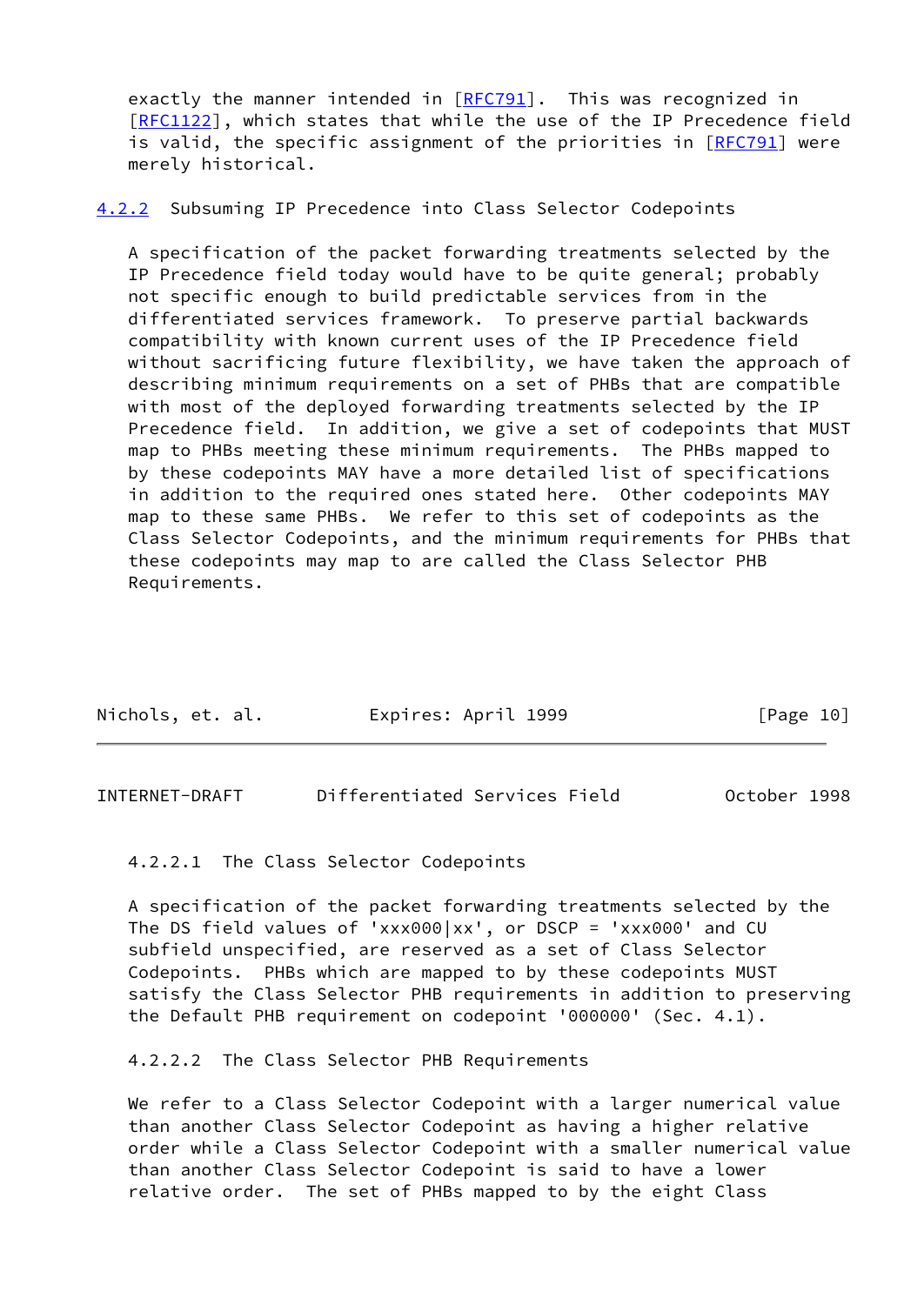Selector Codepoints MUST yield at least two independently forwarded classes of traffic, and PHBs selected by a Class Selector Codepoint SHOULD give packets a probability of timely forwarding that is not lower than that given to packets marked with a Class Selector codepoint of lower relative order, under reasonable operating conditions and traffic loads. A discarded packet is considered to be an extreme case of untimely forwarding. In addition, PHBs selected by codepoints '11x000' MUST give packets a preferential forwarding treatment by comparison to the PHB selected by codepoint '000000' to preserve the common usage of IP Precedence values '110' and '111' for routing traffic.

 Further, PHBs selected by distinct Class Selector Codepoints SHOULD be independently forwarded; that is, packets marked with different Class Selector Codepoints MAY be re-ordered. A network node MAY enforce limits on the amount of the node's resources that can be utilized by each of these PHBs.

 PHB groups whose specification satisfy these requirements are referred to as Class Selector Compliant PHBs.

 The Class Selector PHB Requirements on codepoint '000000' are compatible with those listed for the Default PHB in Sec. 4.1.

 4.2.2.3 Using the Class Selector PHB Requirements for IP Precedence Compatibility

 A DS-compliant network node can be deployed with a set of one or more Class Selector Compliant PHB groups. This document states that the set of codepoints 'xxx000' MUST map to such a set of PHBs. As it is also possible to map multiple codepoints to the same PHB, the vendor or the network administrator MAY configure the network node to map codepoints to PHBs irrespective of bits 3-5 of the DSCP field to yield a network that is compatible with historical IP Precedence use. Thus, for example, codepoint '011010' would map to the same PHB as codepoint '011000'.

| Nichols, et. al. | Expires: April 1999 | [Page 11] |
|------------------|---------------------|-----------|
|------------------|---------------------|-----------|

<span id="page-12-0"></span>INTERNET-DRAFT Differentiated Services Field October 1998

 4.2.2.4 Example Mechanisms for Implementing Class Selector Compliant PHB Groups

 Class Selector Compliant PHBs can be realized by a variety of mechanisms, including strict priority queueing, weighted fair queueing (WFQ), WRR, or variants [\[RPS](#page-19-1), [HPFQA,](#page-18-4) [DRR](#page-18-5)], or Class-Based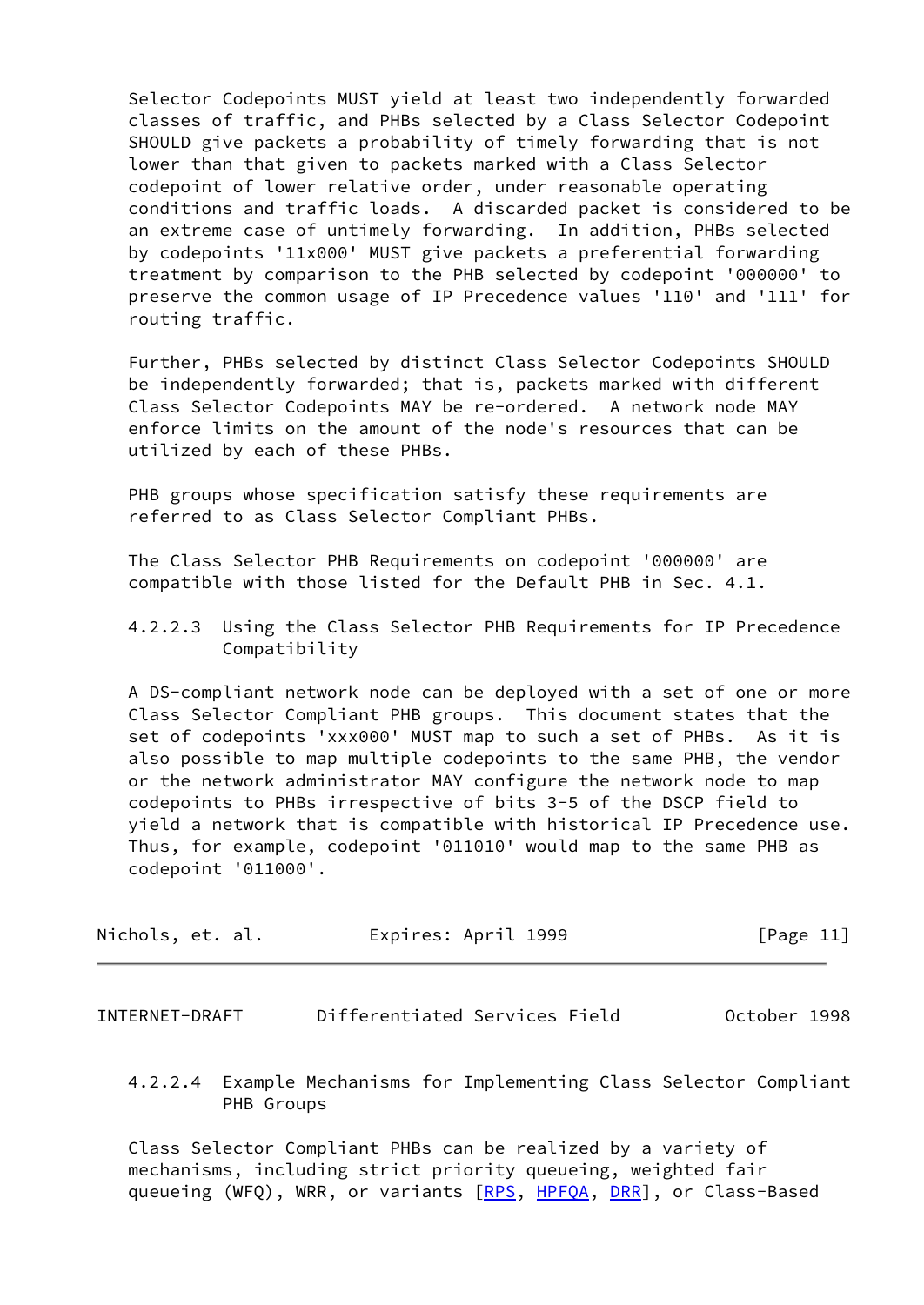Queuing [\[CBQ](#page-18-6)]. The distinction between PHBs and mechanisms is described in more detail in Sec. 5.

 It is important to note that these mechanisms might be available through other PHBs (standardized or not) that are available in a particular vendor's equipment. For example, future documents may standardize a Strict Priority Queueing PHB group for a set of recommended codepoints. A network administrator might configure those routers to select the Strict Priority Queueing PHBs with codepoints 'xxx000' in conformance with the requirements of this document.

 As a further example, another vendor might employ a CBQ mechanism in its routers. The CBQ mechanism could be used to implement the Strict Priority Queueing PHBs as well as a set of Class Selector Compliant PHBs with a wider range of features than would be available in a set of PHBs that did no more than meet the minimum Class Selector PHB requirements.

#### <span id="page-13-0"></span>[4.3](#page-13-0) Summary

 This document defines codepoints 'xxx000' as the Class Selector codepoints, where PHBs selected by these codepoints MUST meet the Class Selector PHB Requirements described in Sec. 4.2.2.2. This is done to preserve a useful level of backward compatibility with current uses of the IP Precedence field in the Internet without unduly limiting future flexibility. In addition, codepoint '000000' is used as the Default PHB value for the Internet and, as such, is not configurable. The remaining seven non-zero Class Selector codepoints are configurable only to the extent that they map to PHBs that meet the requirements in Sec. 4.2.2.2.

## <span id="page-13-1"></span>[5](#page-13-1). Per-Hop Behavior Standardization Guidelines

 The behavioral characteristics of a PHB are to be standardized, and not the particular algorithms or the mechanisms used to implement them. A node may have a (possibly large) set of parameters that can be used to control how packets are scheduled onto an output interface (e.g., N separate queues with settable priorities, queue lengths, round-robin weights, drop algorithm, drop preference weights and thresholds, etc). To illustrate the distinction between a PHB and a mechanism, we point out that Class Selector Compliant PHBs might be implemented by several mechanisms, including: strict priority queueing, WFQ, WRR, or variants [\[HPFQA](#page-18-4), [RPS](#page-19-1), [DRR](#page-18-5)], or [CBQ](#page-18-6) [CBQ], in

| Nichols, et. al. | Expires: April 1999 | [Page 12] |
|------------------|---------------------|-----------|
|------------------|---------------------|-----------|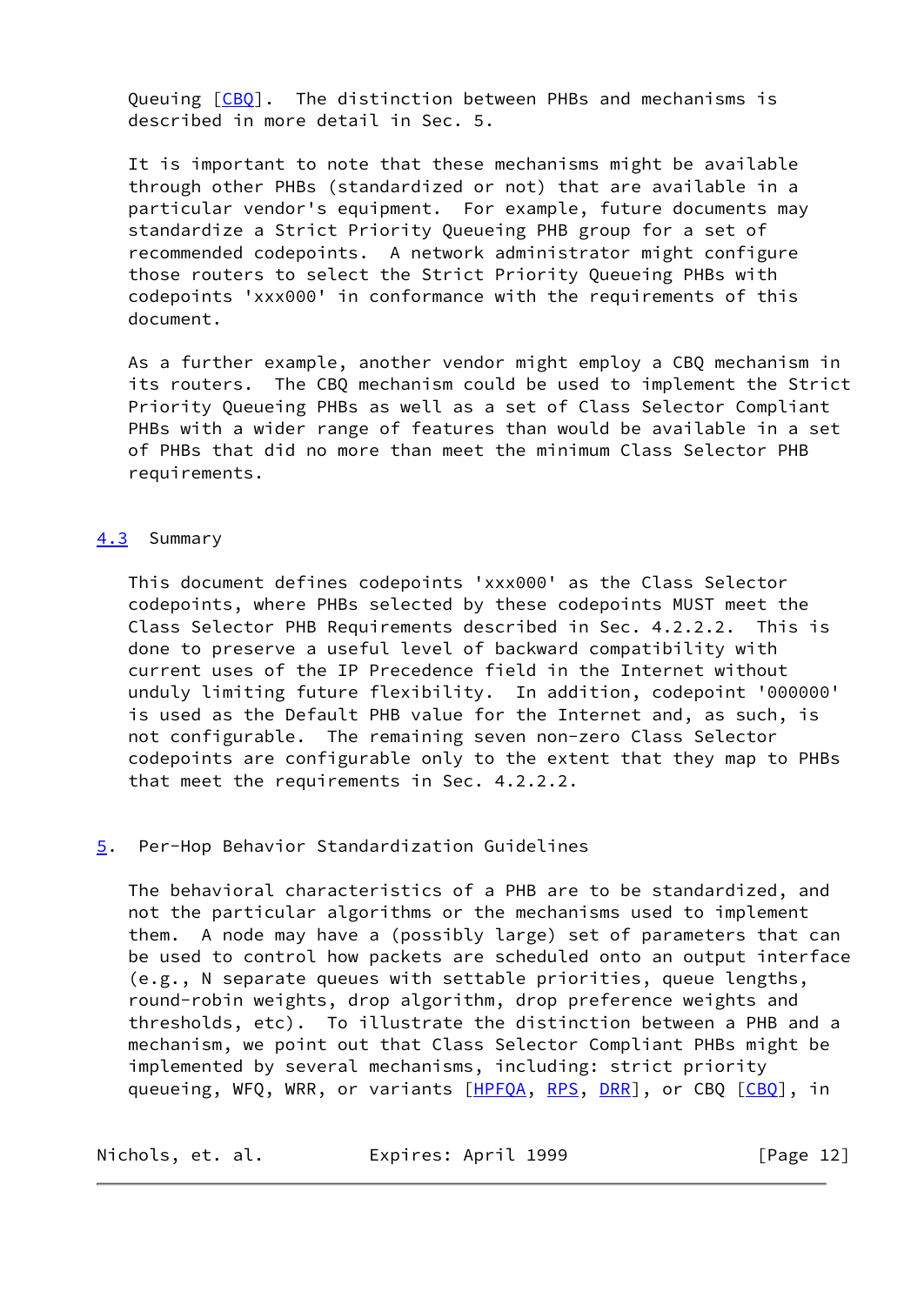<span id="page-14-0"></span>isolation or in combination.

 PHBs may be specified individually, or as a group (a single PHB is a special case of a PHB group). A PHB group usually consists of a set two or more PHBs that can only be meaningfully specified and implemented simultaneously, due to a common constraint applying to each PHB within the group, such as a queue servicing or queue management policy. A PHB group specification SHOULD describe conditions under which a packet might be re-marked to select another PHB within the group. It is RECOMMENDED that PHB implementations do not introduce any packet re-ordering within a microflow. PHB group specifications MUST identify any possible packet re-ordering implications which may occur for each individual PHB, and which may occur if different packets within a microflow are marked for different PHBs within the group.

 Only those per-hop behaviors that are not described by an existing PHB standard, and have been implemented, deployed, and shown to be useful, SHOULD be standardized. Since current experience with differentiated services is quite limited, it is premature to hypothesize the exact specification of these per-hop behaviors.

 Each standardized PHB MUST have an associated RECOMMENDED codepoint, allocated out of a space of 32 codepoints (see Sec. 6). This specification has left room in the codepoint space to allow for evolution, thus the defined space ('xxx000') is intentionally sparse.

 Network equipment vendors are free to offer whatever parameters and capabilities are deemed useful or marketable. When a particular, standardized PHB is implemented in a node, a vendor MAY use any algorithm that satisfies the definition of the PHB according to the standard. The node's capabilities and its particular configuration determine the different ways that packets can be treated.

 Service providers are not required to use the same node mechanisms or configurations to enable service differentiation within their networks, and are free to configure the node parameters in whatever way that is appropriate for their service offerings and traffic engineering objectives. Over time certain common per-hop behaviors are likely to evolve (i.e., ones that are particularly useful for implementing end-to-end services) and these MAY be associated with particular EXP/LU PHB codepoints in the DS field, allowing use across domain boundaries (see Sec. 6). These PHBs are candidates for future standardization.

 It is RECOMMENDED that standardized PHBs be specified in accordance with the guidelines set out in [\[ARCH](#page-18-0)].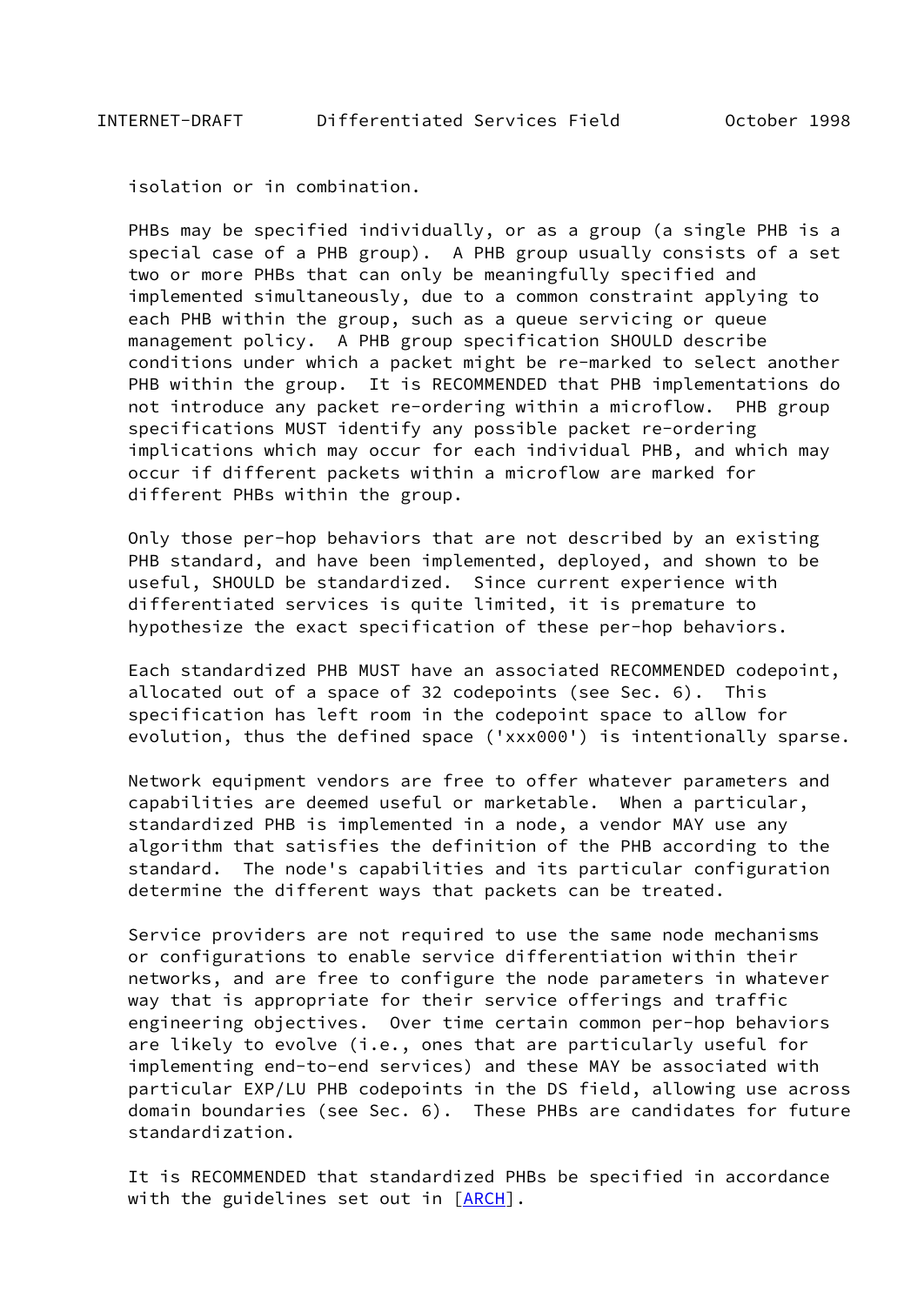## <span id="page-15-0"></span>[6](#page-15-0). IANA Considerations

The DSCP field within the DS field is capable of conveying 64

| Nichols, et. al. | Expires: April 1999 | [Page 13] |  |
|------------------|---------------------|-----------|--|
|                  |                     |           |  |

<span id="page-15-2"></span>INTERNET-DRAFT Differentiated Services Field October 1998

 distinct codepoints. The codepoint space is divided into three pools for the purpose of codepoint assignment and management: a pool of 32 RECOMMENDED codepoints (Pool 1) to be assigned by Standards Action as defined in [[CONS\]](#page-18-7), a pool of 16 codepoints (Pool 2) to be reserved for experimental or Local Use (EXP/LU) as defined in [\[CONS](#page-18-7)], and a pool of 16 codepoints (Pool 3) which are initially available for experimental or local use, but which should be preferentially utilized for standardized assignments if Pool 1 is ever exhausted. The pools are defined in the following table (where 'x' refers to either '0' or '1'):

| Pool | Codepoint space | Assignment Policy |
|------|-----------------|-------------------|
|      |                 |                   |
|      | xxxxx0          | Standards Action  |
|      | xxxx11          | EXP/LU            |
| 3    | xxxx01          | $EXP/LU$ $(*)$    |
|      |                 |                   |

 (\*) may be utilized for future Standards Action allocations as necessary

 This document assigns eight RECOMMENDED codepoints ('xxx000') which are drawn from Pool 1 above. These codepoints MUST be mapped, not to specific PHBs, but to PHBs that meet "at least" the requirements set forth in Sec. 4.2.2.2 to provide a minimal level of backwards compatibility with IP Precedence as defined in [\[RFC791](https://datatracker.ietf.org/doc/pdf/rfc791)] and as deployed in some current equipment.

#### <span id="page-15-1"></span>[7](#page-15-1). Security Considerations

 This section considers security issues raised by the introduction of differentiated services, primarily the potential for denial-of service attacks, and the related potential for theft of service by unauthorized traffic ( $Section 7.1$ ). [Section 7.2](#page-17-0) addresses the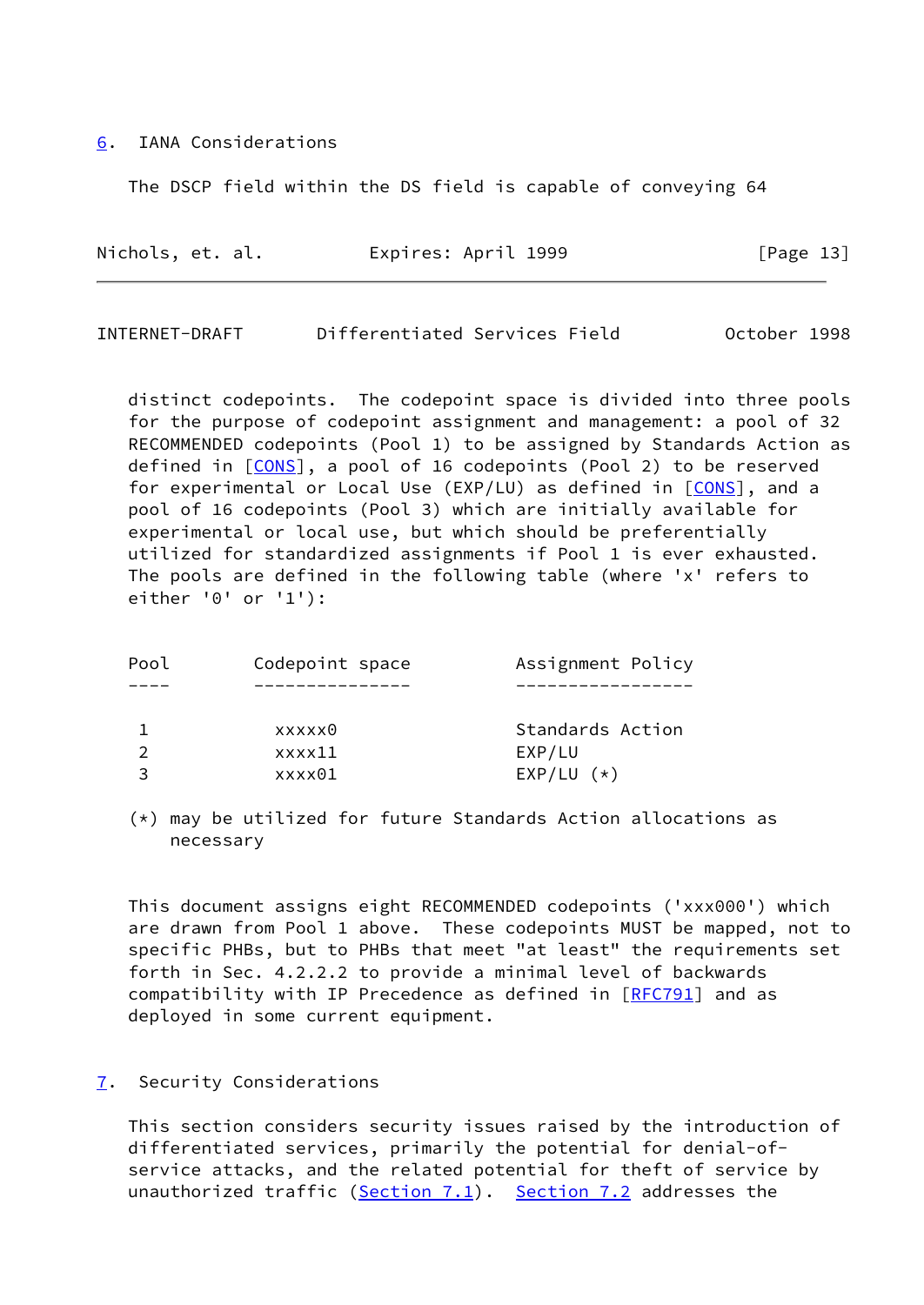operation of differentiated services in the presence of IPsec including its interaction with IPsec tunnel mode and other tunnelling protocols. See [\[ARCH](#page-18-0)] for more extensive treatment of the security concerns raised by the overall differentiated services architecture.

## <span id="page-16-0"></span>[7.1](#page-16-0) Theft and Denial of Service

 The primary goal of differentiated services is to allow different levels of service to be provided for traffic streams on a common network infrastructure. A variety of techniques may be used to achieve this, but the end result will be that some packets receive different (e.g., better) service than others. The mapping of network traffic to the specific behaviors that result in different (e.g., better or worse) service is indicated primarily by the DS codepoint,

| Nichols, et. al. | Expires: April 1999 | [Page 14] |
|------------------|---------------------|-----------|
|------------------|---------------------|-----------|

<span id="page-16-1"></span>INTERNET-DRAFT Differentiated Services Field October 1998

 and hence an adversary may be able to obtain better service by modifying the codepoint to values indicating behaviors used for enhanced services or by injecting packets with such codepoint values. Taken to its limits, such theft of service becomes a denial-of service attack when the modified or injected traffic depletes the resources available to forward it and other traffic streams.

 The defense against this class of theft- and denial-of-service attacks consists of the combination of traffic conditioning at DS domain boundaries with security and integrity of the network infrastructure within a DS domain. DS domain boundary nodes MUST ensure that all traffic entering the domain is marked with codepoint values appropriate to the traffic and the domain, remarking the traffic with new codepoint values if necessary. These DS boundary nodes are the primary line of defense against theft- and denial-of service attacks based on modified codepoints, as success of any such attack indicates that the codepoints used by the attacking traffic were inappropriate. An important instance of a boundary node is that any traffic-originating node within a DS domain is the initial boundary node for that traffic. Interior nodes in a DS domain rely on DS codepoints to associate traffic with the forwarding PHBs, and are NOT REQUIRED to check codepoint values before using them. As a result, the interior nodes depend on the correct operation of the DS domain boundary nodes to prevent the arrival of traffic with inappropriate codepoints or in excess of provisioned levels that would disrupt operation of the domain.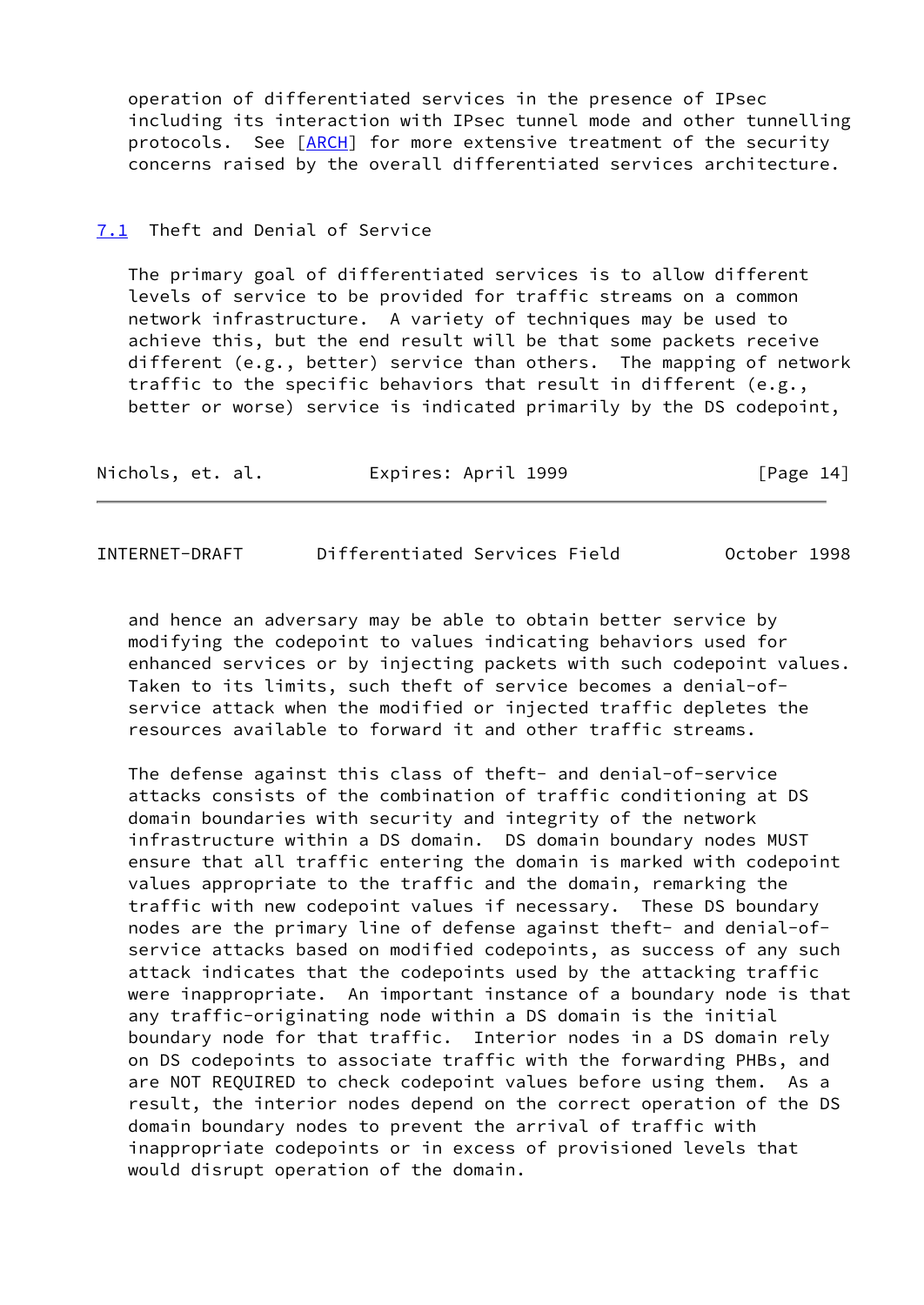#### <span id="page-17-0"></span>[7.2](#page-17-0) IPsec and Tunnelling Interactions

The IPsec protocol, as defined in  $[ESP, AH]$  $[ESP, AH]$  $[ESP, AH]$  $[ESP, AH]$  $[ESP, AH]$ , does not include the IP header's DS field in any of its cryptographic calculations (in the case of tunnel mode, it is the outer IP header's DS field that is not included). Hence modification of the DS field by a network node has no effect on IPsec's end-to-end security, because it cannot cause any IPsec integrity check to fail. As a consequence, IPsec does not provide any defense against an adversary's modification of the DS field (i.e., a man-in-the-middle attack), as the adversary's modification will also have no effect on IPsec's end-to-end security.

 IPsec's tunnel mode provides security for the encapsulated IP header's DS field. A tunnel mode IPsec packet contains two IP headers: an outer header supplied by the tunnel ingress node and an encapsulated inner header supplied by the original source of the packet. When an IPsec tunnel is hosted (in whole or in part) on a differentiated services network, the intermediate network nodes operate on the DS field in the outer header. At the tunnel egress node, IPsec processing includes removing the outer header and forwarding the packet (if required) using the inner header. The IPsec protocol REQUIRES that the inner header's DS field not be changed by this decapsulation processing to ensure that modifications to the DS field cannot be used to launch theft- or denial-of-service

| Nichols, et. al. | Expires: April 1999 | [Page 15] |
|------------------|---------------------|-----------|
|------------------|---------------------|-----------|

<span id="page-17-1"></span>INTERNET-DRAFT Differentiated Services Field October 1998

 attacks across an IPsec tunnel endpoint. This document makes no change to that requirement. If the inner IP header has not been processed by a DS boundary node for the tunnel egress node's DS domain, the tunnel egress node is the boundary node for traffic exiting the tunnel, and hence MUST ensure that the resulting traffic has appropriate DS codepoints.

 When IPsec tunnel egress decapsulation processing includes a sufficiently strong cryptographic integrity check of the encapsulated packet (where sufficiency is determined by local security policy), the tunnel egress node can safely assume that the DS field in the inner header has the same value as it had at the tunnel ingress node. An important consequence is that otherwise insecure links within a DS domain can be secured by a sufficiently strong IPsec tunnel. This analysis and its implications apply to any tunnelling protocol that performs integrity checks, but the level of assurance of the inner header's DS field depends on the strength of the integrity check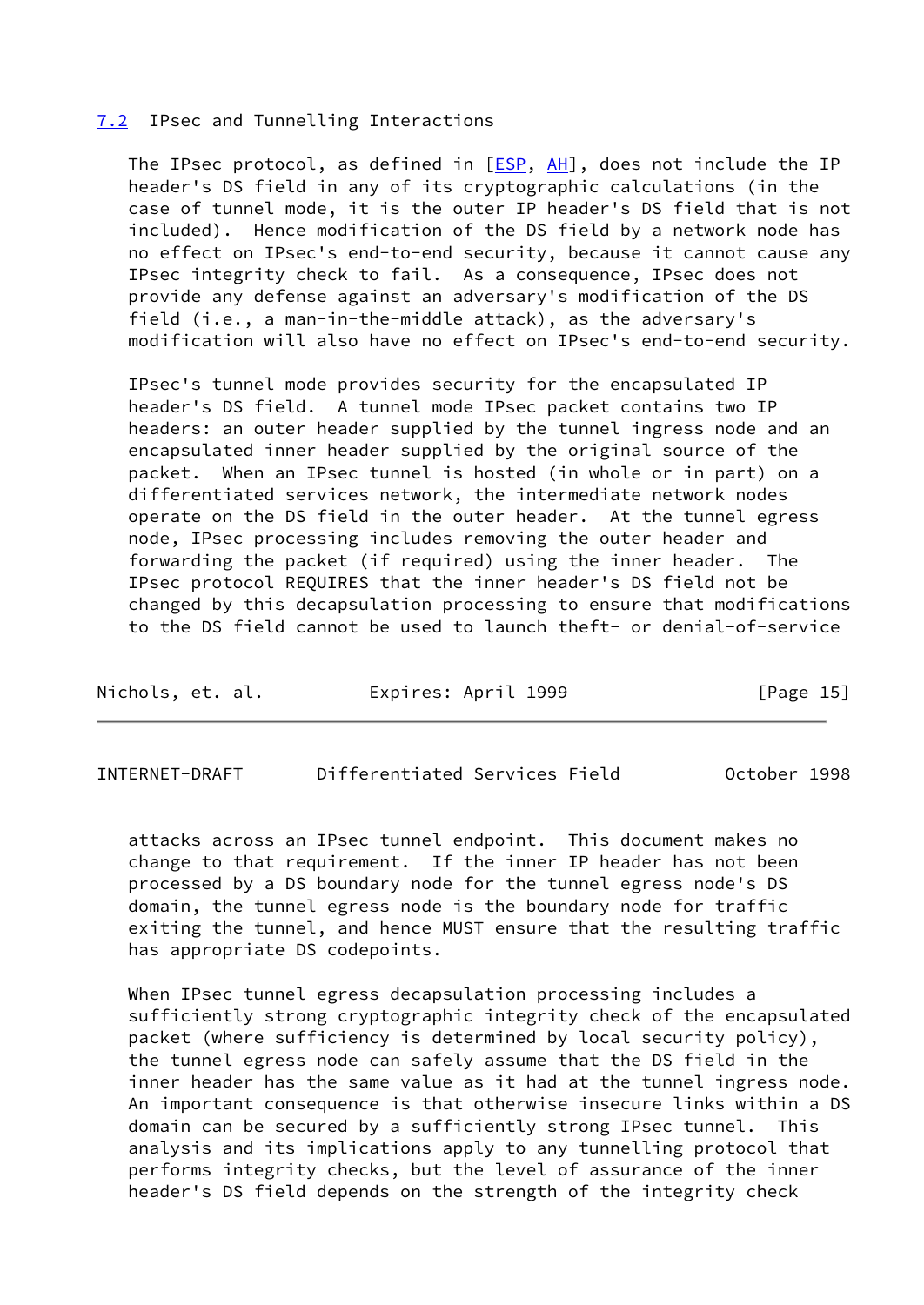performed by the tunnelling protocol. In the absence of sufficient assurance for a tunnel that may transit nodes outside the current DS domain (or is otherwise vulnerable), the encapsulated packet MUST be treated as if it had arrived at a boundary from outside the DS domain.

## <span id="page-18-1"></span>[8](#page-18-1). Acknowledgements

 The authors would like to acknowledge the Differentiated Services Working Group for discussions which helped shape this document.

- <span id="page-18-9"></span><span id="page-18-6"></span><span id="page-18-2"></span><span id="page-18-0"></span>[9](#page-18-2). References
	- [AH] S. Kent and R. Atkinson, "IP Authentication Header", Internet Draft <[draft-ietf-ipsec-auth-header-07.txt>](https://datatracker.ietf.org/doc/pdf/draft-ietf-ipsec-auth-header-07.txt), July 1998.
	- [ARCH] S. Blake, D. Black, M. Carlson, E. Davies, Z. Wang, and W. Weiss, "An Architecture for Differentiated Services", Internet Draft <[draft-ietf-diffserv-arch-02.txt>](https://datatracker.ietf.org/doc/pdf/draft-ietf-diffserv-arch-02.txt), October 1998.
	- [CBQ] S. Floyd and V. Jacobson, "Link-sharing and Resource Management Models for Packet Networks", IEEE/ACM Transactions on Networking, Vol. 3 no. 4, pp. 365-386, August 1995.
	- [CONS] T. Narten and H. Alvestrand, "Guidelines for Writing an IANA Considerations Section in RFCs", Internet Draft [<draft-iesg-iana-considerations-06.txt](https://datatracker.ietf.org/doc/pdf/draft-iesg-iana-considerations-06.txt)>, September 1998.
	- [DRR] M. Shreedhar and G. Varghese, Efficient Fair Queueing using Deficit Round Robin", Proc. ACM SIGCOMM 95, 1995.

<span id="page-18-7"></span><span id="page-18-5"></span>

| Nichols, et. al. | Expires: April 1999 | [Page 16] |
|------------------|---------------------|-----------|
|------------------|---------------------|-----------|

<span id="page-18-3"></span>INTERNET-DRAFT Differentiated Services Field October 1998

- <span id="page-18-8"></span> [ESP] S. Kent and R. Atkinson, "IP Encapsulating Security Payload (ESP)", Internet Draft [<draft-ietf-ipsec-esp-v2-06.txt](https://datatracker.ietf.org/doc/pdf/draft-ietf-ipsec-esp-v2-06.txt)>, July 1998.
- <span id="page-18-4"></span> [HPFQA] J. Bennett and Hui Zhang, "Hierarchical Packet Fair Queueing Algorithms", Proc. ACM SIGCOMM 96, August 1996.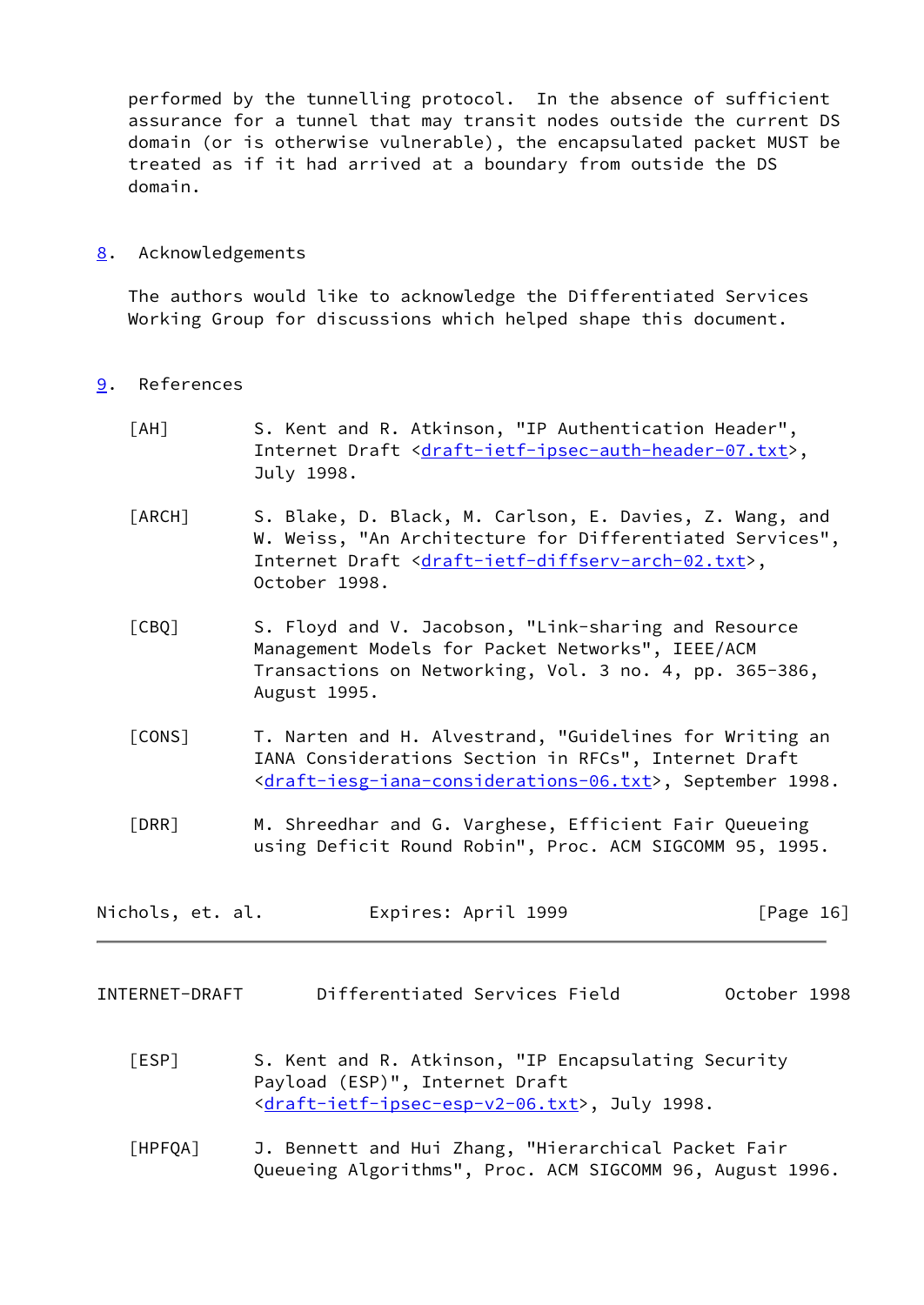- <span id="page-19-0"></span> [IPv6] S. Deering and R. Hinden, "Internet Protocol, Version 6 (IPv6) Specification", Internet Draft [<draft-ietf-ipngwg-ipv6-spec-v2-01.txt](https://datatracker.ietf.org/doc/pdf/draft-ietf-ipngwg-ipv6-spec-v2-01.txt)>, November 1997.
- [RFC791] Information Sciences Institute, "Internet Protocol", Internet [RFC 791](https://datatracker.ietf.org/doc/pdf/rfc791), September 1981.
- [RFC1122] R. T. Braden, "Requirements for Internet hosts communication layers", Internet [RFC 1122,](https://datatracker.ietf.org/doc/pdf/rfc1122) October 1989.
- [RFC1812] F. Baker, editor, "Requirements for IP Version 4 Routers", Internet [RFC 1812,](https://datatracker.ietf.org/doc/pdf/rfc1812) June 1995.
- [RFC2119] S. Bradner, "Key words for use in RFCs to Indicate Requirement Levels", Internet [RFC 2119](https://datatracker.ietf.org/doc/pdf/rfc2119), March 1997.
- <span id="page-19-1"></span> [RPS] D. Stiliadis and A. Varma, "Rate-Proportional Servers: A Design Methodology for Fair Queueing Algorithms", IEEE/ ACM Trans. on Networking, April 1998.

Authors' Addresses

 Kathleen Nichols Cisco Systems 170 West Tasman Drive San Jose, CA 95134-1706 Phone: +1-408-525-4857 E-mail: kmn@cisco.com

 Steven Blake Torrent Networking Technologies 3000 Aerial Center, Suite 140 Morrisville, NC 27560 Phone: +1-919-468-8466 x232 E-mail: slblake@torrentnet.com

 Fred Baker Cisco Systems 519 Lado Drive Santa Barbara, CA 93111 Phone: +1-408-526-4257 E-mail: fred@cisco.com

Nichols, et. al. Expires: April 1999 [Page 17]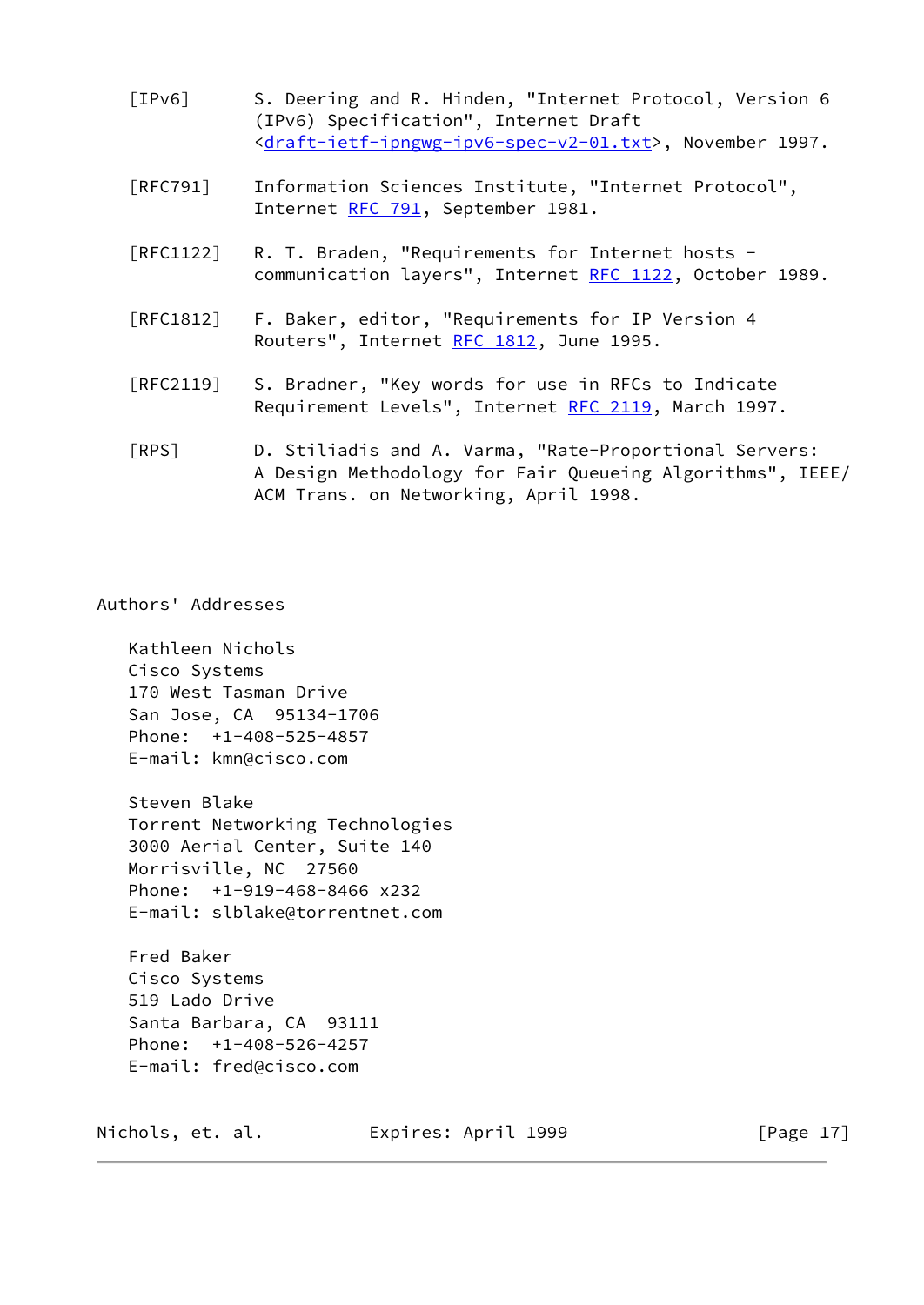<span id="page-20-0"></span> David L. Black EMC Corporation 35 Parkwood Drive Hopkinton, MA 01748 Phone: +1-508-435-1000 x76140 E-mail: black\_david@emc.com

#### Full Copyright Statement

Copyright (C) The Internet Society (1998). All Rights Reserved.

 This document and translations of it may be copied and furnished to others, and derivative works that comment on or otherwise explain it or assist in its implementation may be prepared, copied, published and distributed, in whole or in part, without restriction of any kind, provided that the above copyright notice and this paragraph are included on all such copies and derivative works. However, this document itself may not be modified in any way, such as by removing the copyright notice or references to the Internet Society or other Internet organizations, except as needed for the purpose of developing Internet standards in which case the procedures for copyrights defined in the Internet Standards process must be followed, or as required to translate it into languages other than English.

 The limited permissions granted above are perpetual and will not be revoked by the Internet Society or its successors or assigns.

 This document and the information contained herein is provided on an "AS IS" basis and THE INTERNET SOCIETY AND THE INTERNET ENGINEERING TASK FORCE DISCLAIMS ALL WARRANTIES, EXPRESS OR IMPLIED, INCLUDING BUT NOT LIMITED TO ANY WARRANTY THAT THE USE OF THE INFORMATION HEREIN WILL NOT INFRINGE ANY RIGHTS OR ANY IMPLIED WARRANTIES OF MERCHANTABILITY OR FITNESS FOR A PARTICULAR PURPOSE.